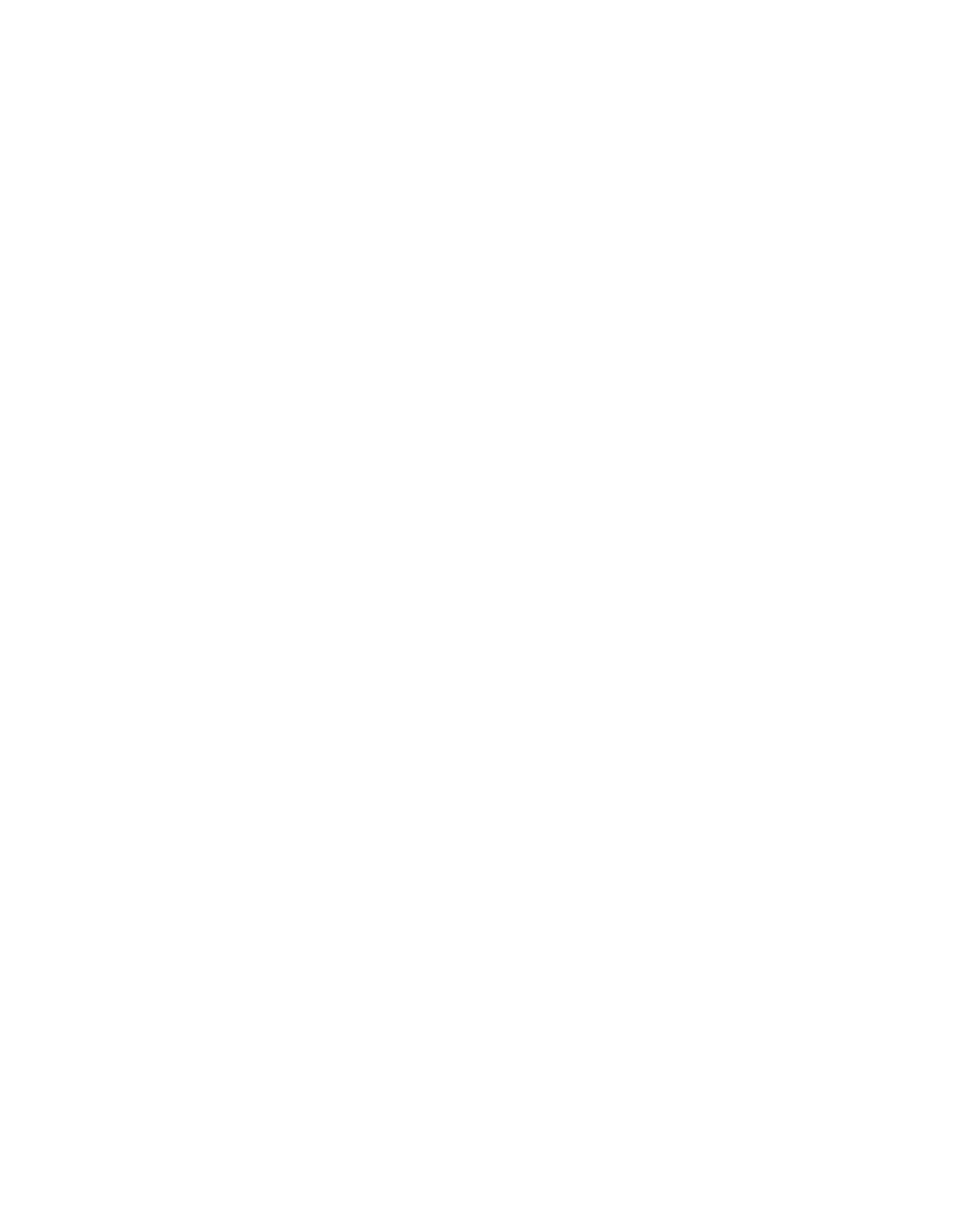## **Scoring Summary(Final) #4 Cincinnati vs. #1 Alabama (12/31/2021 at Arlington, Texas)**



Cincinnati (13-1; 8-0) vs. Alabama (13-1; 7-1) Date: 12/31/2021 • Site: Arlington, Texas • Stadium: ATT Stadium Attendance: 76313

| <b>Score by Quarters</b> |                       |    | Total  |
|--------------------------|-----------------------|----|--------|
| Cincinnati               |                       |    |        |
| Alabama                  | $\overline{A}$<br>، ب | 10 | $\sim$ |

| Qtr | Time  | <b>Scoring Play</b>                                                                       | V-H      |
|-----|-------|-------------------------------------------------------------------------------------------|----------|
| 1st | 09:51 | ALA - Bolden, Slade 8 yd TD PASS from Young, Bryce (KICK by Reichard, Will), 11-75 5:09   | $0 - 7$  |
| 1st | 04:52 | CIN - Smith, Cole 33 yd FG 13-60 4:59                                                     | $3 - 7$  |
| 2nd | 14:56 | ALA - Reichard, Will 26 yd FG 13-67 4:56                                                  | $3 - 10$ |
| 2nd | 01:36 | ALA - Brooks, Ja'Core 44 yd TD PASS from Young, Bryce (KICK by Reichard, Will), 8-94 2:03 | $3 - 17$ |
| 3rd | 09:57 | CIN - Smith, Cole 37 yd FG 11-56 5:03                                                     | $6 - 17$ |
| 4th | 13:52 | ALA - Latu, Cameron 9 yd TD PASS from Young, Bryce (KICK by Reichard, Will), 9-70 4:02    | $6 - 24$ |
| 4th | 06:20 | ALA - Reichard, Will 43 yd FG 9-49 4:02                                                   | $6 - 27$ |

Kickoff time: 2:40pm • End of Game: 5:58pm • Total elapsed time: 3:18

Officials: Referee: Steve Strimling; Umpire: Matt Jordan; Linesman: Darryl Johnson;

Line judge: C. Barrett; Back judge: David Ross; Field judge: Brad Glenn;

Side judge: Max Causey; Center judge: Jim Wharrie;

Temperature: 72 • Wind: None • Weather: Indoors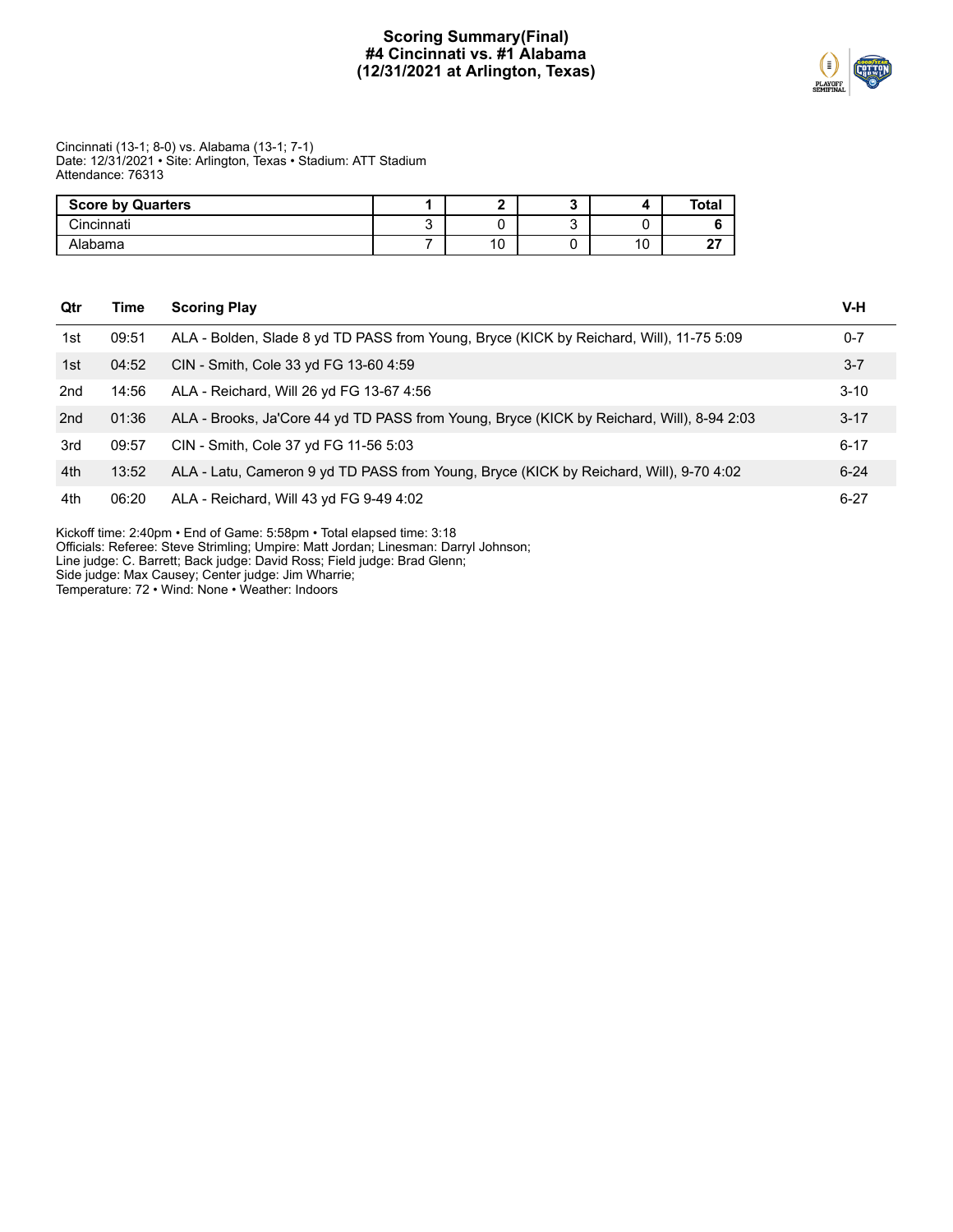## **Team Statistics(Final) #4 Cincinnati vs. #1 Alabama (12/31/2021 at Arlington, Texas)**



|                                  | <b>CIN</b>     | <b>ALA</b>    |
|----------------------------------|----------------|---------------|
| <b>FIRST DOWNS</b>               | 13             | 27            |
| Rushing                          | 6              | 16            |
| Passing                          | $\overline{7}$ | 10            |
| Penalty                          | 0              | $\mathbf{1}$  |
| <b>NET YARDS RUSHING</b>         | 74             | 301           |
| <b>Rushing Attempts</b>          | 26             | 47            |
| Average Per Rush                 | 2.8            | 6.4           |
| <b>Rushing Touchdowns</b>        | 0              | 0             |
| <b>Yards Gained Rushing</b>      | 113            | 313           |
| Yards Lost Rushing               | 39             | 12            |
| <b>NET YARDS PASSING</b>         | 144            | 181           |
| Completions-Attempts-Int         | 17-32-0        | $17 - 28 - 1$ |
| Average Per Attempt              | 4.5            | 6.5           |
| Average Per Completion           | 8.5            | 10.6          |
| Passing Touchdowns               | 0              | 3             |
| <b>TOTAL OFFENSIVE YARDS</b>     | 218            | 482           |
| Total offensive plays            | 58             | 75            |
| Average Gain Per Play            | 3.8            | 6.4           |
| Fumbles: Number-Lost             | $0-0$          | $1-0$         |
| Penalties: Number-Yards          | $6 - 39$       | $6 - 36$      |
| <b>PUNTS-YARDS</b>               | 5-226          | $2 - 88$      |
| Average Yards Per Punt           | 45.2           | 44.0          |
| Net Yards Per Punt               | 46.8           | 38.0          |
| Inside 20                        | $\mathbf{1}$   | $\mathbf 0$   |
| 50+ Yards                        | 1              | 0             |
| Touchbacks                       | 0              | 0             |
| Fair catch                       | 1              | 1             |
| <b>KICKOFFS-YARDS</b>            | $3 - 195$      | 6-390         |
| Average Yards Per Kickoff        | 65             | 65            |
| Net Yards Per Kickoff            | 51.7           | 62.5          |
| Touchbacks                       | $\overline{2}$ | 5             |
| Punt returns: Number-Yards-TD    | $1 - 12 - 0$   | $4 - 8 - 0$   |
| Average Per Return               | 12             | $-2$          |
| Kickoff returns: Number-Yards-TD | $1 - 40 - 0$   | $1 - 15 - 0$  |
| Average Per Return               | 40             | 15            |
| Interceptions: Number-Yards-TD   | $1 - 0 - 0$    | $0 - 0 - 0$   |
| Fumble Returns: Number-Yards     |                |               |
| Miscellaneous Yards              | $\pmb{0}$      | $\pmb{0}$     |
| Possession Time                  | 26:19          | 33:41         |
| 1st Quarter                      | 04:59          | 10:01         |
| 2nd Quarter                      | 06:37          | 08:23         |
| 3rd Quarter                      | 08:03          | 06:57         |
| 4th Quarter                      | 06:40          | 08:20         |
| <b>Third-Down Conversions</b>    | 2 of 12        | 5 of 13       |
| Fourth-Down Conversions          | $0$ of $3$     | 1 of 1        |
| Red Zone Scores-Chances          | 2 of 2         | 3 of 3        |
| Touchdowns                       | 0              | 2             |
| <b>Field Goals</b>               | 2 of 2         | $1$ of $1$    |
| Sacks By: Number-Yards           | $2 - 8$        | $6 - 38$      |
| <b>PAT Kicks</b>                 |                | $3-3$         |
| <b>Field Goals</b>               | 2 of 2         | 2 of 3        |
| Points off turnovers             | 0              | 0             |
|                                  |                |               |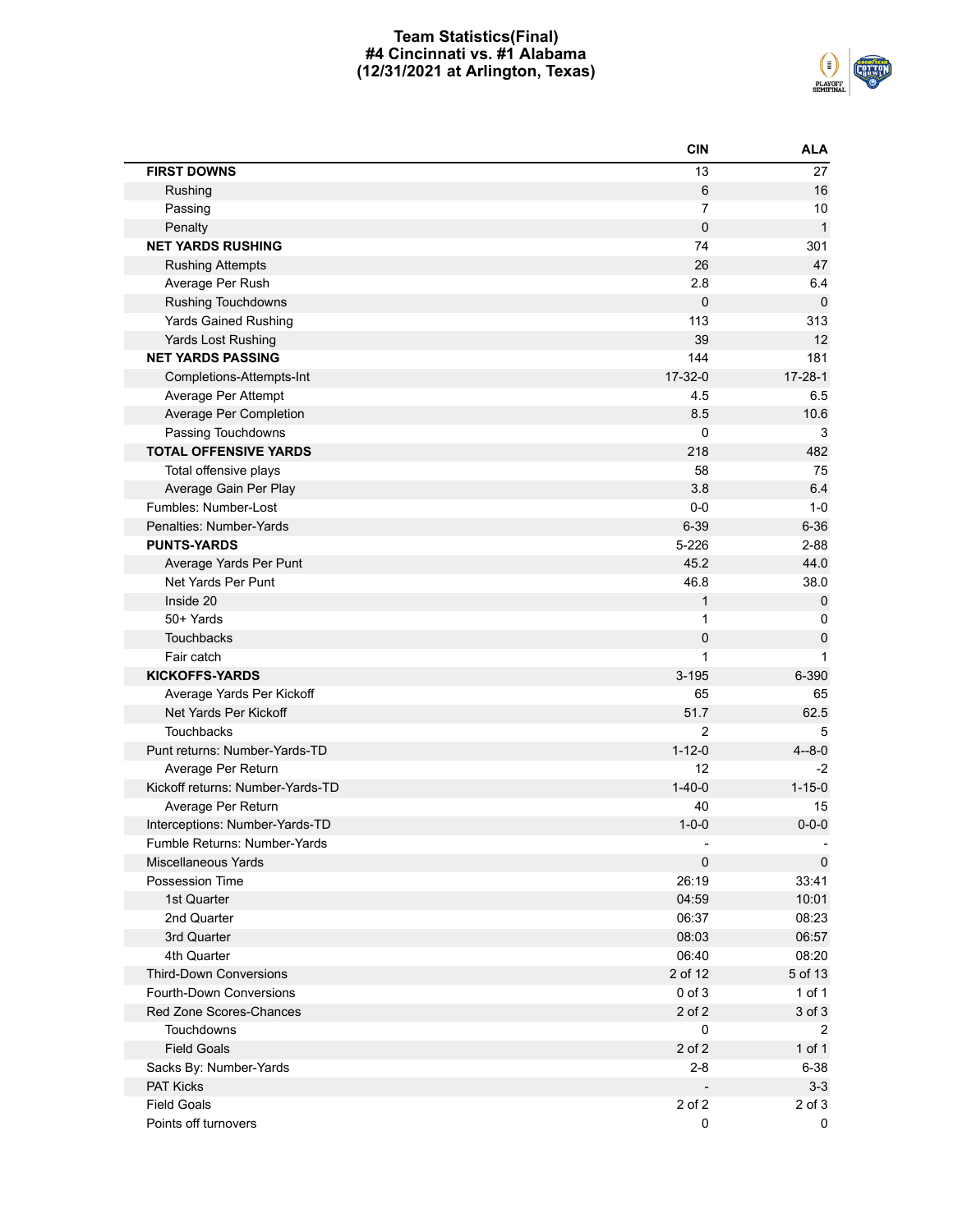## **Individual Statistics(Final) #4 Cincinnati vs. #1 Alabama (12/31/2021 at Arlington, Texas)**



## **Cincinnati Alabama**

| <b>Rushing</b>     |     | No.         | Gain            |     | Loss  |          | <b>Net</b>  | TD |      | Lg             |          | Avg            |
|--------------------|-----|-------------|-----------------|-----|-------|----------|-------------|----|------|----------------|----------|----------------|
| Ford, Jerome       |     | 15          | 78              |     |       | 1        | 77          |    | 0    | 14             |          | 5.1            |
| Montgomery, Rya    |     | 1           |                 | 3   |       | 0        | 3           |    | 0    | 3              |          | 3              |
| Ridder, Desmond    |     | 10          | 32              |     |       | 38       | -6          |    | 0    | 11             |          | $-0.6$         |
| <b>Totals</b>      |     | 26          | 113             |     |       | 39       | 74          |    | 0    | 14             |          | 2.8            |
| Passing            |     |             | C-A-I           |     | Yds   |          | TD          |    | Long |                |          | Sack           |
| Ridder, Desmond    |     |             | $17 - 32 - 0$   |     |       | 144      | 0           |    | 28   |                |          | 6              |
| <b>Totals</b>      |     |             | $17 - 32 - 0$   |     |       | 144      | 0           |    | 28   |                |          | 6              |
| Receiving          |     | No.         |                 |     | Yards |          | TD          |    | Long |                |          | Tgt            |
| Young, Michael     |     |             | 4               |     |       | 55       | 0           |    |      | 28             |          | 6              |
| Scott, Tyler       |     |             | 4               |     |       | 43       | 0           |    |      | 22             |          | 7              |
| Ford, Jerome       |     |             | 3               |     |       | 11       | 0           |    |      | 6              |          | 3              |
| Pierce, Alec       |     |             | $\overline{2}$  |     |       | 17       | 0           |    |      | 12             |          | 5              |
| Tucker, Tre        |     |             | 2               |     |       | 12       | 0           |    |      | 11             |          | 5              |
| Whyle, Josh        |     |             | 1               |     |       | 12       | 0           |    |      | 12             |          | 1              |
| Taylor, Leonard    |     |             | 1               |     |       | -6       | 0           |    |      | 0              |          | 4              |
| <b>Totals</b>      |     |             | $\overline{17}$ |     | 144   |          | 0           |    |      | 28             |          | 32             |
| Punting            |     | No.         | Yds             |     |       | Avg      | Long        |    |      | In20           |          | ΤВ             |
| Fletcher, Mason    |     | 5           | 226             |     |       | 45.2     |             | 54 |      |                | 1        | 0              |
| <b>Totals</b>      |     | 5           | 226             |     |       | 45.2     |             | 54 |      | $\overline{1}$ |          | 0              |
|                    |     | Punt        |                 |     |       | Kickoff  |             |    |      | Intercept      |          |                |
| <b>Returns</b>     | No  | Yds         | Lg              |     | No    | Yds      | Lg          |    | No   |                |          | Yds Lg         |
| Cook, Bryan        | 0   | 0           | 0               |     | 0     | 0        | $\mathbf 0$ |    | 1    |                | 0        | 0              |
| Scott, Tyler       | 0   | 0           | 0               |     | 1     | 40       | 40          |    | 0    |                | 0        | 0              |
| Montgomery, Rya    | 1   | 12          | 12              |     | 0     | 0        | 0           |    | 0    |                | 0        | 0              |
| <b>Totals</b>      | 1   | 12          | $\overline{12}$ |     | 1     | 40       | 40          |    | 1    |                | $\Omega$ | $\overline{0}$ |
| <b>Field goals</b> | Qtr | <b>Time</b> |                 |     | Dist  |          |             |    |      | Result         |          |                |
| Smith, Cole        | 1st | 04:52       |                 |     |       | 33 yards |             |    | good |                |          |                |
| Smith, Cole        | 3rd | 09:57       |                 |     |       | 37 yards |             |    | good |                |          |                |
| <b>Kickoffs</b>    | No. | Yards       |                 |     |       |          | Avg         |    | ΤВ   |                | OВ       |                |
| Bales, Alex        | 3   |             | 195 yards       |     |       |          | 65          |    | 2    |                | 0        |                |
| All-purpose        |     | Run         |                 | Rcv |       | ΚR       | <b>PR</b>   |    | ΙR   |                |          | Total          |
| Ford, Jerome       |     |             | 77              |     | 11    | 0        |             | 0  | 0    |                |          | 88             |
| Scott, Tyler       |     |             | 0               |     | 43    | 40       |             | 0  | 0    |                |          | 83             |
| Young, Michael     |     |             | 0               |     | 55    | 0        |             | 0  | 0    |                |          | 55             |
| Pierce, Alec       |     |             | 0               |     | 17    | 0        |             | 0  | 0    |                |          | 17             |

FUMBLES: Cincinnati- . Alabama- Earle, JoJo 1-0 .

| Rushing            |                | No.            | Gain                | Loss       |                       | Net            | TD        |          | Lg               | Avg                     |
|--------------------|----------------|----------------|---------------------|------------|-----------------------|----------------|-----------|----------|------------------|-------------------------|
| Robinson Jr., B    |                | 26             | 207                 |            | 3                     | 204            |           | 0        | 23               | 7.8                     |
| Sanders, Trey      |                | 14             | 68                  |            | 1                     | 67             |           | 0        | 18               | 4.8                     |
| Williams, James    |                | 1              | 18                  |            | 0                     | 18             |           | 0        | 18               | 18                      |
| Young, Bryce       |                | 6              | 20                  |            | 8                     | 12             |           | 0        | 12               | 2                       |
| Totals             |                | 47             | 313                 |            | $\overline{12}$       | 301            |           | 0        | 23               | 6.4                     |
| Passing            |                | $C-A-I$        |                     | Yds        | TD                    |                |           | Long     |                  | <b>Sack</b>             |
| Young, Bryce       |                | $17 - 28 - 1$  |                     | 181        |                       | 3              |           | 44       |                  | $\overline{\mathbf{c}}$ |
| <b>Totals</b>      |                | $17 - 28 - 1$  |                     | 181        |                       | $\overline{3}$ |           | 44       |                  | $\overline{2}$          |
| Receiving          |                |                | No.                 | Yards      |                       | TD             |           | Long     |                  | Tgt                     |
| Williams, James    |                |                | 7                   |            | 62                    | 0              |           |          | 20               | 8                       |
| Brooks, Ja'Core    |                |                | 4                   |            | 66                    | 1              |           |          | 44               | 7                       |
| Bolden, Slade      |                |                | 3                   |            | 31                    | 1              |           |          | 16               | 3                       |
| Billingsley, Ja    |                |                | 1                   |            | 12                    | 0              |           |          | 12               | 3                       |
| Latu, Cameron      |                |                | 1                   |            | 9                     | 1              |           |          | 9                | $\mathbf{1}$            |
| Sanders, Trey      |                |                | 1                   |            | 1                     | 0              |           |          | 1                | $\overline{\mathbf{c}}$ |
| Totals             |                |                | 17                  |            | 181                   | 3              |           |          | 44               | 26                      |
| Punting            |                | No.            | Yds                 | Avg        |                       | Long           |           |          | In20             | TB                      |
| Burnip, James      |                | 2              | 88                  | 44.0       |                       |                | 47        |          | 0                | 0                       |
| Totals             |                | $\overline{2}$ | 88                  | 44.0       |                       |                | 47        |          | 0                | 0                       |
|                    |                |                |                     |            |                       |                |           |          |                  |                         |
| Returns            | No             | Punt<br>Yds    | Lg                  | No         | <b>Kickoff</b><br>Yds | Lg             |           | No       | Intercept<br>Yds | Lg                      |
| Williams, James    | 0              | 0              | 0                   | 1          | 15                    | 15             |           | 0        | 0                | 0                       |
| Earle, JoJo        | 2              | $-7$           | 2                   | 0          | 0                     | 0              |           | 0        | 0                |                         |
| Bolden, Slade      | $\overline{2}$ | $-1$           |                     |            |                       |                |           | 0        |                  | 0                       |
| Totals             | 4              | -8             | 0<br>$\overline{2}$ | 0<br>1     | 0<br>15               | 0<br>15        |           | 0        | 0<br>0           | 0<br>0                  |
|                    |                |                |                     |            |                       |                |           |          |                  |                         |
| <b>Field goals</b> |                | Qtr            | Time                |            | Dist                  |                |           |          | Result           |                         |
| Reichard, Will     |                | 2nd            | 14:56               |            | 26 yards              |                |           | good     |                  |                         |
| Reichard, Will     |                | 2nd            | 04:47               |            | 44 yards              |                |           |          | missed           |                         |
| Reichard, Will     | 4th            |                | 06:20               |            | 43 yards              |                |           | good     |                  |                         |
| Kickoffs           |                | No.            | Yards               |            |                       | Avg            |           | ΤВ       |                  | <b>OB</b>               |
| Reichard, Will     | 6              |                | 390 yards           |            |                       | 65             |           | 5        | 0                |                         |
| All-purpose        |                |                | Run                 | <b>Rcv</b> | KR                    |                | <b>PR</b> | ΙR       |                  | <b>Total</b>            |
| Robinson Jr., B    |                |                | 204                 | 0          | 0                     |                | 0         | 0        |                  | $\overline{204}$        |
| Williams, James    |                |                | 18                  | 62         | 15                    |                | 0         | 0        |                  | 95                      |
| Sanders, Trey      |                |                | 67                  | 1          | 0                     |                | 0         | 0        |                  | 68                      |
| Brooks, Ja'Core    |                |                | 0                   | 66         | 0                     |                | 0         | $\Omega$ |                  | 66                      |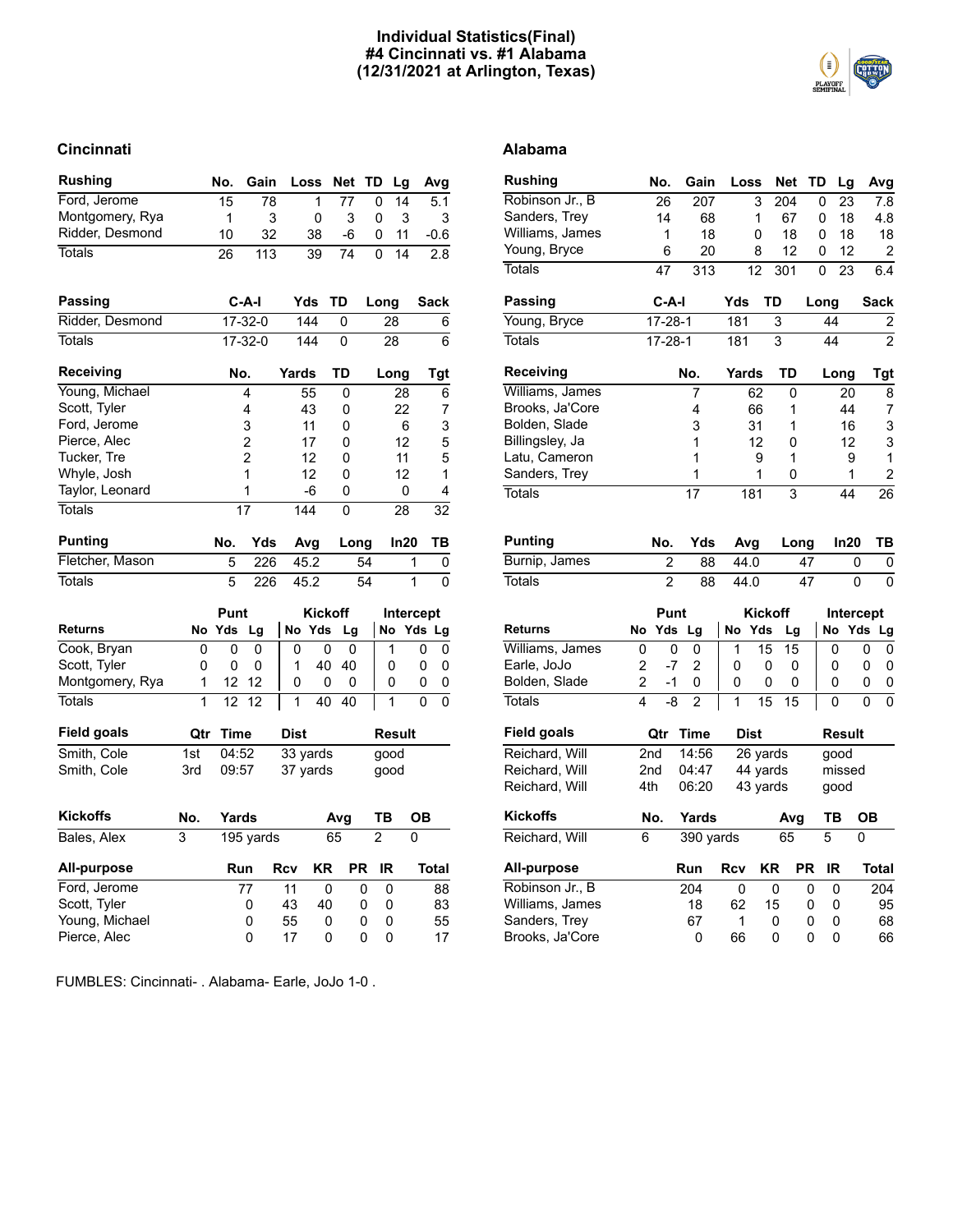## **Defensive Statistics(Final) #4 Cincinnati vs. #1 Alabama (12/31/2021 at Arlington, Texas)**



| #              | Cincinnati         | Solo                    | Ast                     | <b>Total</b>   | Sacks-Yds                | <b>TFL-Yds</b>               | FF                           | FR-Yds                   | Int-Yds                  | <b>BrUp</b>              | <b>Blks</b>              | QBH                      |
|----------------|--------------------|-------------------------|-------------------------|----------------|--------------------------|------------------------------|------------------------------|--------------------------|--------------------------|--------------------------|--------------------------|--------------------------|
| 0B             | Beavers, Darria    | 4                       | 6                       | 10             | $1.0 - 6$                | $2.0 - 9$                    |                              |                          |                          |                          |                          |                          |
|                | 2P Pace, Deshawn   | 3                       | $\,6$                   | 9              | $\overline{a}$           | $0.5 - 0$                    | $\overline{\phantom{a}}$     |                          | $\blacksquare$           | $\overline{a}$           |                          | $\mathbf{1}$             |
| 6              | Cook, Bryan        | 4                       | 5                       | 9              | $\blacksquare$           | $\blacksquare$               | $\blacksquare$               | $\blacksquare$           | $1 - 0$                  | $\overline{a}$           | $\blacksquare$           | $\blacksquare$           |
| 1 <sub>V</sub> | Van Fossen, Ty     | $\overline{c}$          | 6                       | 8              | $\mathbf{r}$             | $\blacksquare$               |                              |                          |                          | $\overline{a}$           |                          |                          |
| 3D             | Hicks, Ja'von      | 3                       | 5                       | 8              | ÷                        | $\qquad \qquad \blacksquare$ | ÷                            |                          |                          | ÷                        |                          |                          |
| 2S             | Sanders, Myjai     | $\overline{2}$          | 5                       | $\overline{7}$ | $\overline{\phantom{a}}$ | $\overline{\phantom{a}}$     | $\overline{\phantom{a}}$     |                          |                          | $\frac{1}{2}$            |                          | 5                        |
| 41             | Dublanko, Joel     | 3                       | 4                       | $\overline{7}$ | $\overline{a}$           | $0.5 - 1$                    | $\overline{a}$               |                          |                          | $\mathbf{1}$             | $\blacksquare$           | $\blacksquare$           |
|                | 92 Brooks, Curtis  | $\overline{\mathbf{c}}$ | $\overline{\mathbf{4}}$ | 6              | $\blacksquare$           | $\overline{\phantom{a}}$     | $\overline{\phantom{a}}$     |                          |                          | $\overline{a}$           |                          |                          |
| 1              | Gardner, Ahmad     | $\overline{c}$          | 3                       | 5              |                          | $1.0 - 1$                    |                              |                          |                          | L                        |                          | $\blacksquare$           |
| 9B             | Bush, Arquon       | 3                       | $\mathbf{1}$            | 4              | $\overline{\phantom{a}}$ | $1.0 - 2$                    |                              |                          |                          | L,                       |                          |                          |
| 8Β             | Bryant, Coby       | $\overline{2}$          | 1                       | 3              |                          | $\overline{\phantom{0}}$     | $\overline{a}$               |                          |                          | $\overline{a}$           |                          | $\overline{\phantom{a}}$ |
| 99             | Brown, Marcus      | $\mathbf{1}$            | $\overline{2}$          | 3              | $\overline{\phantom{a}}$ | $\overline{\phantom{a}}$     |                              |                          |                          | $\overline{a}$           | $\overline{\phantom{m}}$ | $\blacksquare$           |
| 1J             | Briggs, Jowon      | 0                       | $\mathbf 1$             | 1              | $\overline{a}$           | $\overline{a}$               | $\overline{a}$               | $\overline{a}$           |                          | $\overline{a}$           |                          | $\overline{\phantom{a}}$ |
| $\overline{2}$ | Huber, Wilson      | $\mathbf{1}$            | $\mathbf 0$             | $\mathbf{1}$   | $1.0 - 2$                | $1.0 - 2$                    | $\overline{\phantom{a}}$     |                          |                          | $\overline{a}$           | $\overline{\phantom{a}}$ | ÷,                       |
| 7              | Tucker, Tre        | 0                       | $\mathbf 1$             | 1              |                          | $\overline{\phantom{0}}$     | ÷                            | $\overline{a}$           | $\blacksquare$           | ÷                        | $\overline{\phantom{0}}$ | $\overline{\phantom{a}}$ |
| 42             | Vann, Malik        | 0                       | $\mathbf{1}$            | $\mathbf{1}$   | $\overline{\phantom{a}}$ | $\blacksquare$               | $\overline{\phantom{a}}$     |                          | $\blacksquare$           | $\overline{a}$           | $\overline{\phantom{0}}$ | $\overline{\phantom{a}}$ |
| 90             | Taylor, Jabari     | $\mathbf 0$             | $\mathbf{1}$            | 1              | $\overline{a}$           | $\overline{\phantom{0}}$     | $\overline{\phantom{a}}$     | $\overline{a}$           | $\overline{\phantom{a}}$ | $\overline{\phantom{0}}$ | $\overline{a}$           | $\overline{\phantom{a}}$ |
|                | <b>Totals</b>      | 32                      | 52                      | 84             | $2 - 8$                  | $6.0 - 15$                   | $\mathbf 0$                  | $0-0$                    | $1 - 0$                  | $\mathbf{1}$             | 0                        | 6                        |
|                |                    |                         |                         |                |                          |                              |                              |                          |                          |                          |                          |                          |
|                | # Alabama          | Solo                    | Ast                     | Total          | Sacks-Yds                | <b>TFL-Yds</b>               | FF                           | FR-Yds                   | Int-Yds                  | <b>BrUp</b>              | <b>Blks</b>              | QBH                      |
|                | 14 Branch, Brian   | 6                       | $\mathbf 2$             | 8              | $0.5 - 2$                | $0.5 - 2$                    | $\blacksquare$               |                          | $\blacksquare$           | $\overline{2}$           |                          |                          |
|                | 9A Battle, Jordan  | 6                       | $\mathbf{1}$            | $\overline{7}$ | $\overline{a}$           | $\overline{a}$               | $\qquad \qquad \blacksquare$ |                          | $\overline{\phantom{a}}$ |                          |                          |                          |
| $\mathbf{2}$   | Hellams, DeMarc    | $\overline{c}$          | 4                       | 6              | $\overline{a}$           | $\overline{\phantom{0}}$     | ÷                            |                          | $\overline{a}$           | $\overline{\phantom{a}}$ |                          |                          |
|                | 31 Anderson Jr., W | $\overline{2}$          | $\overline{\mathbf{4}}$ | 6              | $2.0 - 12$               | $2.0 - 12$                   | $\qquad \qquad -$            |                          |                          | $\overline{a}$           |                          |                          |
|                | 1A McKinstry, Kool | 1                       | $\overline{4}$          | 5              | $\overline{a}$           | $\blacksquare$               | $\overline{\phantom{a}}$     | $\overline{a}$           | $\overline{\phantom{a}}$ | $\blacksquare$           | $\overline{\phantom{a}}$ |                          |
|                | 10 To'oTo'o, Henry | $\mathbf{1}$            | $\overline{\mathbf{4}}$ | 5              | $\overline{a}$           | $\blacksquare$               | $\overline{\phantom{a}}$     | $\overline{a}$           | $\overline{\phantom{a}}$ | $\mathbf{1}$             | $\overline{\phantom{a}}$ |                          |
|                | 8A Harris, Christi | 1                       | 3                       | 4              | $0.5 - 5$                | $0.5 - 5$                    | $\overline{\phantom{a}}$     | $\overline{a}$           | $\blacksquare$           | $\overline{a}$           | $\blacksquare$           | 1                        |
|                | 6A Jackson, Khyree | $\mathbf{1}$            | $\overline{2}$          | 3              | $\blacksquare$           | $\overline{\phantom{a}}$     | $\blacksquare$               | $\blacksquare$           | $\overline{\phantom{a}}$ | $\mathbf{1}$             | $\blacksquare$           |                          |
|                | 48 Mathis, Phidari | $\overline{c}$          | $\mathbf{1}$            | 3              | $1.0 - 6$                | $2.0 - 7$                    | $\blacksquare$               | $\overline{a}$           | $\overline{a}$           | 2                        | $\blacksquare$           | $\blacksquare$           |
| 3              | Wright, Daniel     | $\mathbf{1}$            | $\mathbf{1}$            | $\overline{2}$ | $\frac{1}{2}$            | $1.0 - 6$                    | $\overline{\phantom{a}}$     | $\overline{\phantom{a}}$ | $\overline{\phantom{a}}$ | $\overline{\phantom{a}}$ | $\overline{\phantom{a}}$ | $\overline{\phantom{a}}$ |
| 5              | Armour-Davis, J    | $\mathbf{1}$            | $\mathbf 1$             | 2              | $\overline{a}$           | $\overline{\phantom{a}}$     |                              | ÷                        |                          | $\overline{\phantom{a}}$ |                          |                          |
| 15             | Turner, Dallas     | $\mathbf{1}$            | 0                       | $\mathbf{1}$   | $1.0 - 4$                | $1.0 - 4$                    | $\overline{\phantom{a}}$     | $\overline{\phantom{a}}$ | $\overline{\phantom{a}}$ | $\overline{\phantom{a}}$ | $\overline{\phantom{a}}$ | $\frac{1}{2}$            |
|                | 37 Kennedy, Demouy | 1                       | 0                       | $\mathbf{1}$   |                          | $\overline{\phantom{a}}$     | ÷                            |                          |                          | -                        | $\overline{a}$           | $\overline{\phantom{a}}$ |
| 47             | Young, Byron       | $\mathbf{1}$            | $\mathbf 0$             | $\mathbf{1}$   | $\qquad \qquad -$        | $\overline{\phantom{a}}$     | $\overline{\phantom{a}}$     | $\overline{\phantom{a}}$ | $\overline{\phantom{a}}$ | $\overline{\phantom{a}}$ | $\overline{\phantom{a}}$ | $\overline{a}$           |
| 92             | Eboigbe, Justin    | 0                       | $\mathbf{1}$            | 1              | $\overline{a}$           |                              |                              |                          |                          |                          |                          | 1                        |
|                | 94 Dale, DJ        | $\mathbf{1}$            | $\mathbf 0$             | $\mathbf{1}$   | $1.0 - 9$                | $1.0 - 9$                    | $\overline{\phantom{a}}$     | $\overline{\phantom{a}}$ | $\overline{\phantom{a}}$ | $\overline{\phantom{a}}$ | $\overline{\phantom{a}}$ |                          |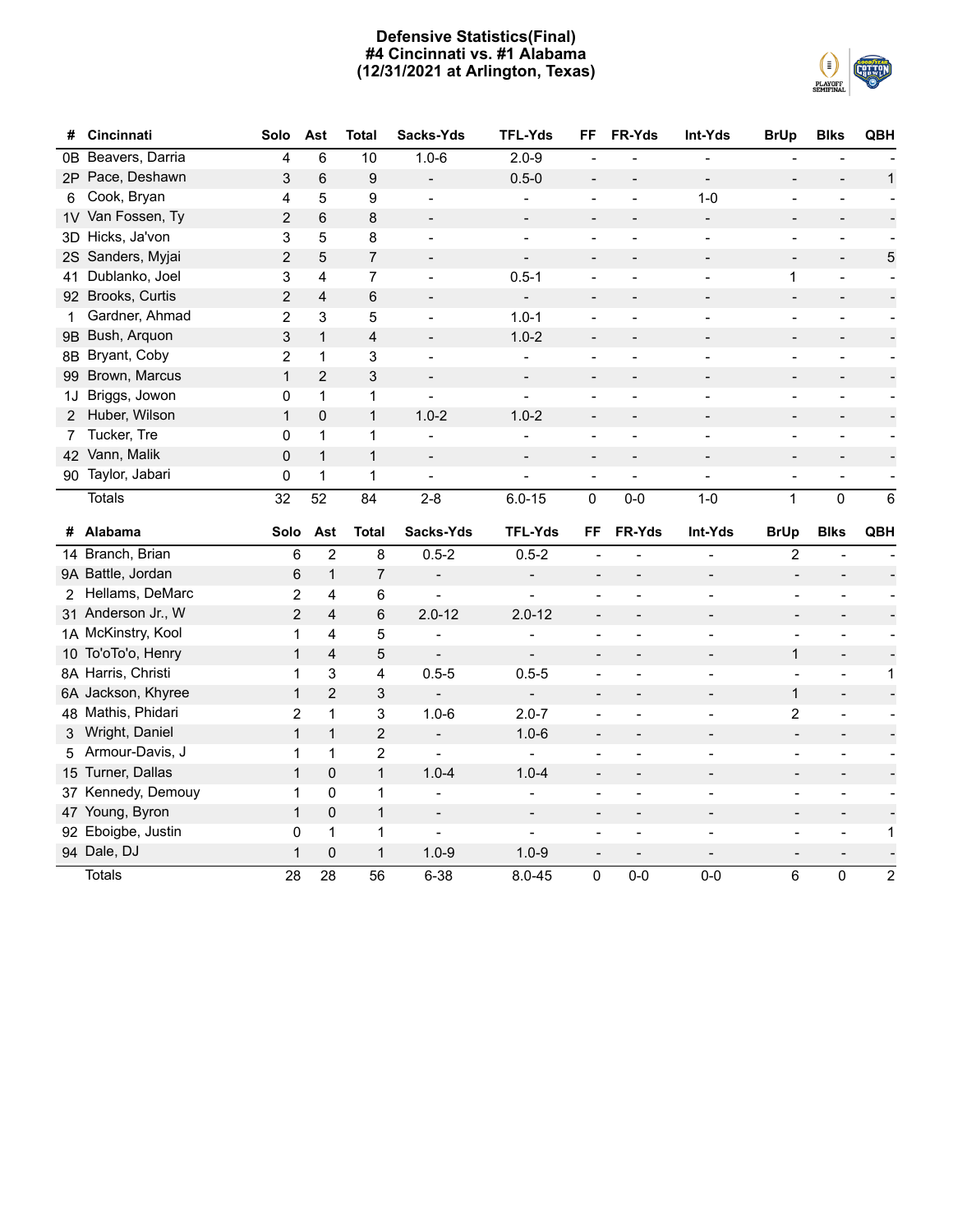## **Participation Report(Final) #4 Cincinnati vs. #1 Alabama (12/31/2021 at Arlington, Texas)**



## **Cincinnati**

## **Alabama**

| Pos       | ##             | <b>OFFENSE</b>  | Pos        | ##             | <b>OFFENSE</b>  |
|-----------|----------------|-----------------|------------|----------------|-----------------|
| QB        | 9              | Ridder, Desmond | <b>WR</b>  | $\mathbf{1}$   | Williams, James |
| TE.       | 11             | Taylor, Leonard | RB         | 4              | Robinson Jr., B |
| <b>WR</b> | 12             | Pierce, Alec    | <b>WR</b>  | 7              | Brooks, Ja'Core |
| <b>WR</b> | 21             | Scott, Tyler    | QB         | 9              | Young, Bryce    |
| <b>RB</b> | 24             | Ford, Jerome    | <b>WR</b>  | 18             | Bolden, Slade   |
| OT        | 50             | O'Quinn, Dylan  | RG         | 55             | Ekiyor Jr., Emi |
| <b>RG</b> | 51             | Metz, Lorenz    | C          | 56             | McLaughlin, Set |
| C         | 56             | Renfro, Jake    | LG         | 70             | Cohen, Javion   |
| LT.       | 72             | Tunstall, James | LT         | 73             | Neal, Evan      |
| LG        | 74             | Cooper, Jeremy  | RT         | 79             | Owens, Chris    |
| TE.       | 81             | Whyle, Josh     | TE.        | 81             | Latu, Cameron   |
| Pos       | ##             | <b>DEFENSE</b>  | <b>Pos</b> | ##             | <b>DEFENSE</b>  |
| LB        | 0B             | Beavers, Darria | CB         | 1A             | McKinstry, Kool |
| LB        | 1 <sub>V</sub> | Van Fossen, Ty  | FS.        | $\overline{2}$ | Hellams, DeMarc |
| CВ        | 1              | Gardner, Ahmad  | CВ         | 5              | Armour-Davis, J |
| DE        | 1J             | Briggs, Jowon   | <b>WLB</b> | 8A             | Harris, Christi |
| DE        |                |                 |            |                |                 |
|           | 2S             | Sanders, Myjai  | SS         | 9A             | Battle, Jordan  |
| S         | 3D             | Hicks, Ja'von   | MLB        | 10             | To'oTo'o, Henry |
| S         | 6              | Cook, Bryan     | S          | 14             | Branch, Brian   |
| CВ        | 8B             | Bryant, Coby    | JLB        | 31             | Anderson Jr., W |
| R         | 9Β             | Bush, Arquon    | DE         | 47             | Young, Byron    |
| LB        | 41             | Dublanko, Joel  | DE         | 48             | Mathis, Phidari |

## **Cincinnati:**

**Alabama:**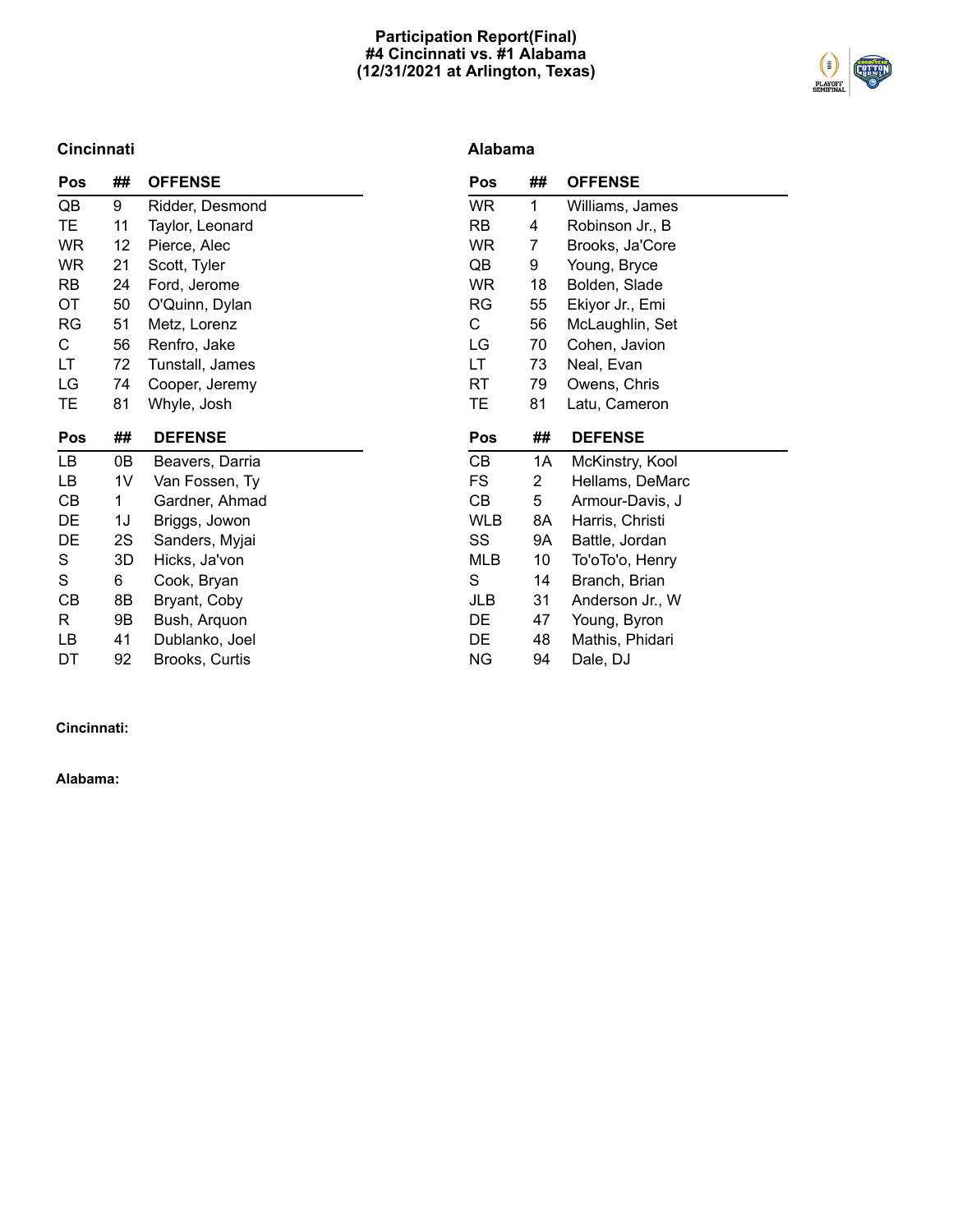## **Drive Chart (By Team)(Final) #4 Cincinnati vs. #1 Alabama (12/31/2021 at Arlington, Texas)**



|            |                 |                   |       | <b>Drive Started</b> |                   | <b>Drive Ended</b> |                 | Consumed      |            |
|------------|-----------------|-------------------|-------|----------------------|-------------------|--------------------|-----------------|---------------|------------|
| Team       | Qtr             | <b>Spot</b>       | Time  | <b>Obtained</b>      | <b>Spot</b>       | Time               | <b>How lost</b> | <b>PI-Yds</b> | <b>TOP</b> |
| <b>CIN</b> | 1st             | <b>CIN25</b>      | 09:51 | KO                   | ALA <sub>15</sub> | 04:52              | *FG             | $13 - 60$     | 4:59       |
| <b>CIN</b> | 2 <sub>nd</sub> | <b>CIN25</b>      | 14:56 | KO.                  | CIN <sub>26</sub> | 12:45              | <b>PUNT</b>     | $3 - 1$       | 2:11       |
| <b>CIN</b> | 2 <sub>nd</sub> | CIN <sub>30</sub> | 11:17 | <b>PUNT</b>          | CIN <sub>36</sub> | 09:35              | <b>PUNT</b>     | $3 - 6$       | 1:42       |
| <b>CIN</b> | 2 <sub>nd</sub> | CIN <sub>26</sub> | 04:47 | <b>FGA</b>           | CIN <sub>31</sub> | 03:39              | <b>PUNT</b>     | $3 - 5$       | 1:08       |
| <b>CIN</b> | 2 <sub>nd</sub> | CIN <sub>40</sub> | 01:27 | KO                   | CIN44             | 00:00              | <b>DOWNS</b>    | $6 - 4$       | 1:27       |
| <b>CIN</b> | 3rd             | <b>CIN25</b>      | 15:00 | KO                   | ALA <sub>19</sub> | 09:57              | *FG             | 11 - 56       | 5:03       |
| <b>CIN</b> | 3rd             | CIN <sub>29</sub> | 07:03 | <b>PUNT</b>          | CIN <sub>30</sub> | 06:03              | <b>PUNT</b>     | $3 - 1$       | 1:00       |
| <b>CIN</b> | 3rd             | CIN <sub>49</sub> | 04:54 | <b>INT</b>           | CIN <sub>33</sub> | 02:54              | <b>PUNT</b>     | $3 - -16$     | 2:00       |
| <b>CIN</b> | 4th             | CIN <sub>25</sub> | 13:52 | KO                   | ALA26             | 10:22              | <b>DOWNS</b>    | $8 - 49$      | 3:30       |
| <b>CIN</b> | 4th             | CIN <sub>25</sub> | 06:20 | KO                   | ALA38             | 03:10              | <b>DOWNS</b>    | $7 - 37$      | 3:10       |

|                      | 1st     | 2nd   | 3rd     | 4th   | 1st   | 2nd   |          |
|----------------------|---------|-------|---------|-------|-------|-------|----------|
| <b>Cincinnati</b>    | Qtr     | Qtr   | Qtr     | Qtr   | Half  | Half  | Total    |
| Time of possession   | 04:59   | 06:37 | 08:03   | 06:40 | 11:36 | 14:43 | 26:19    |
| 3rd down conversions | $2 - 3$ | 0-4   | $0 - 3$ | 0-2   | 2-7   | 0-5   | $2 - 12$ |
| 4th down conversions | ი-ი     | 0-1   | 0-0     | 0-2   | በ-1   | 0-2   | 0-3      |

|            |                 |                   |       | <b>Drive Started</b> | <b>Drive Ended</b> |                   |       |                 | <b>Consumed</b> |               |            |
|------------|-----------------|-------------------|-------|----------------------|--------------------|-------------------|-------|-----------------|-----------------|---------------|------------|
| Team       | Qtr             | Spot              | Time  | <b>Obtained</b>      |                    | <b>Spot</b>       | Time  | <b>How lost</b> |                 | <b>PI-Yds</b> | <b>TOP</b> |
| <b>ALA</b> | 1st             | ALA <sub>25</sub> | 15:00 | KO                   |                    | CIN <sub>00</sub> | 09:51 | *TD             |                 | $11 - 75$     | 5:09       |
| <b>ALA</b> | 1st             | ALA <sub>25</sub> | 04:52 | KO                   |                    | CIN <sub>08</sub> | 14:56 | *FG             |                 | $13 - 67$     | 4:56       |
| <b>ALA</b> | 2 <sub>nd</sub> | ALA33             | 12:45 | <b>PUNT</b>          |                    | ALA29             | 11:17 | <b>PUNT</b>     |                 | $3 - -4$      | 1:28       |
| <b>ALA</b> | 2 <sub>nd</sub> | ALA09             | 09:35 | <b>PUNT</b>          |                    | CIN <sub>26</sub> | 04:47 | <b>FGA</b>      |                 | $12 - 65$     | 4:48       |
| <b>ALA</b> | 2 <sub>nd</sub> | ALA06             | 03:39 | <b>PUNT</b>          |                    | CIN <sub>00</sub> | 01:36 | *TD             |                 | $8 - 94$      | 2:03       |
| <b>ALA</b> | 2 <sub>nd</sub> | ICIN44            | 00:00 | <b>DOWNS</b>         |                    | CIN44             | 00:00 | <b>HALF</b>     |                 | $0 - 0$       | 0:00       |
| <b>ALA</b> | 3rd             | ALA <sub>15</sub> | 09:52 | KO.                  |                    | ALA36             | 07:03 | <b>PUNT</b>     |                 | $5 - 21$      | 2:49       |
| <b>ALA</b> | 3rd             | ALA <sub>26</sub> | 06:03 | <b>PUNT</b>          |                    | ALA30             | 04:54 | <b>INT</b>      |                 | $ 3 - 4 $     | 1:09       |
| <b>ALA</b> | 3rd             | ALA30             | 02:54 | <b>PUNT</b>          |                    | CIN <sub>00</sub> | 13:52 | *TD             |                 | $9 - 70$      | 4:02       |
| <b>ALA</b> | 4th             | ALA <sub>26</sub> | 10:22 | <b>DOWNS</b>         |                    | CIN <sub>25</sub> | 06:20 | *FG             |                 | $9 - 49$      | 4:02       |
| <b>ALA</b> | 4th             | ALA38             | 03:10 | <b>DOWNS</b>         |                    | CIN <sub>27</sub> | 00:00 | <b>HALF</b>     |                 | $5 - 35$      | 3:10       |
|            |                 |                   |       | 1st                  | 2nd                | 3rd               | 4th   | 1st             | 2nd             |               |            |

|                      | 13 L    | 20 I.   | งเน     | -     | 13 L  | 20 I. |        |
|----------------------|---------|---------|---------|-------|-------|-------|--------|
| <b>Alabama</b>       | Qtr     | Qtr     | Qtr     | Qtr   | Half  | Half  | Total  |
| Time of possession   | 10:01   | 08:23   | 06:57   | 08:20 | 18:24 | 15:17 | 33:41  |
| 3rd down conversions | $2 - 2$ | 2-6     | $0 - 2$ | 1-3   | 4-8   | $1-5$ | $5-13$ |
| 4th down conversions | ი-ი     | $1 - 1$ | 0-0     | 0-0   |       | ი-ი   | 1-1    |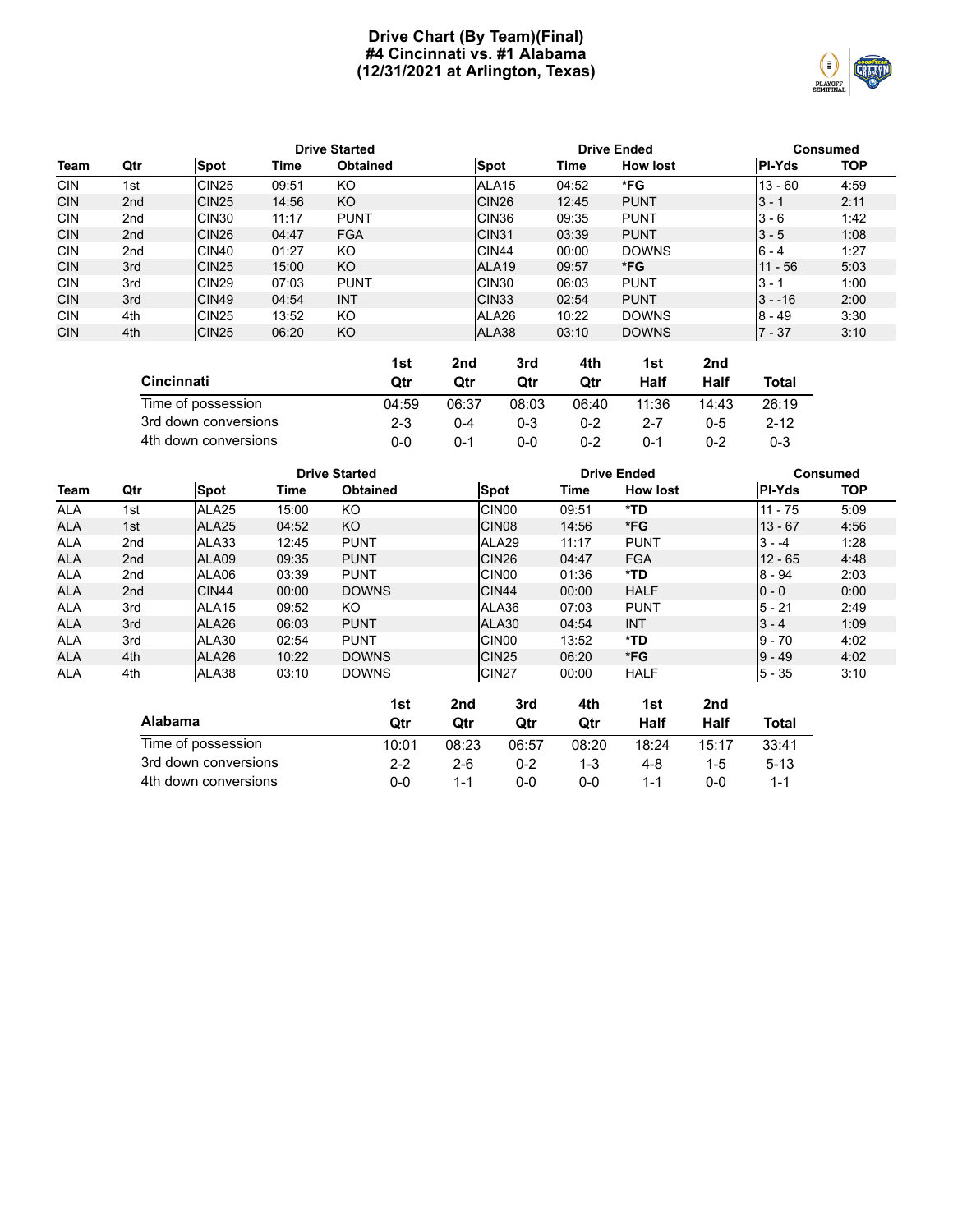## **Drive Chart (By Quarter)(Final) #4 Cincinnati vs. #1 Alabama (12/31/2021 at Arlington, Texas)**



|            | <b>Drive Started</b> |                   |       |                 |                   |       | <b>Drive Ended</b> | <b>Consumed</b> |      |
|------------|----------------------|-------------------|-------|-----------------|-------------------|-------|--------------------|-----------------|------|
| Team       | Qtr                  | <b>Spot</b>       | Time  | <b>Obtained</b> | <b>Spot</b>       | Time  | <b>How lost</b>    | <b>PI-Yds</b>   | TOP  |
| <b>ALA</b> | 1st                  | ALA <sub>25</sub> | 15:00 | KO              | CIN <sub>00</sub> | 09:51 | *TD                | $11 - 75$       | 5:09 |
| <b>CIN</b> | 1st                  | <b>CIN25</b>      | 09:51 | KO              | ALA <sub>15</sub> | 04:52 | *FG                | $13 - 60$       | 4:59 |
| <b>ALA</b> | 1st                  | ALA <sub>25</sub> | 04:52 | KO              | CIN <sub>08</sub> | 14:56 | *FG                | $13 - 67$       | 4:56 |
| <b>CIN</b> | 2nd                  | <b>CIN25</b>      | 14:56 | KO              | <b>CIN26</b>      | 12:45 | <b>PUNT</b>        | $3 - 1$         | 2:11 |
| <b>ALA</b> | 2nd                  | ALA33             | 12:45 | <b>PUNT</b>     | ALA29             | 11:17 | <b>PUNT</b>        | $3 - -4$        | 1:28 |
| <b>CIN</b> | 2nd                  | <b>CIN30</b>      | 11:17 | <b>PUNT</b>     | CIN <sub>36</sub> | 09:35 | <b>PUNT</b>        | $3 - 6$         | 1:42 |
| <b>ALA</b> | 2nd                  | ALA09             | 09:35 | <b>PUNT</b>     | CIN <sub>26</sub> | 04:47 | <b>FGA</b>         | $12 - 65$       | 4:48 |
| <b>CIN</b> | 2nd                  | <b>CIN26</b>      | 04:47 | <b>FGA</b>      | <b>CIN31</b>      | 03:39 | <b>PUNT</b>        | $3 - 5$         | 1:08 |
| ALA        | 2nd                  | ALA06             | 03:39 | <b>PUNT</b>     | CIN <sub>00</sub> | 01:36 | *TD                | $8 - 94$        | 2:03 |
| <b>CIN</b> | 2 <sub>nd</sub>      | <b>CIN40</b>      | 01:27 | KO.             | <b>CIN44</b>      | 00:00 | <b>DOWNS</b>       | $6 - 4$         | 1:27 |
| <b>ALA</b> | 2nd                  | <b>CIN44</b>      | 00:00 | <b>DOWNS</b>    | <b>CIN44</b>      | 00:00 | <b>HALF</b>        | $0 - 0$         | 0:00 |
| <b>CIN</b> | 3rd                  | <b>CIN25</b>      | 15:00 | KO              | ALA <sub>19</sub> | 09:57 | *FG                | $11 - 56$       | 5:03 |
| <b>ALA</b> | 3rd                  | ALA <sub>15</sub> | 09:52 | KO.             | ALA36             | 07:03 | <b>PUNT</b>        | $5 - 21$        | 2:49 |
| <b>CIN</b> | 3rd                  | <b>CIN29</b>      | 07:03 | <b>PUNT</b>     | <b>CIN30</b>      | 06:03 | <b>PUNT</b>        | $3 - 1$         | 1:00 |
| <b>ALA</b> | 3rd                  | ALA26             | 06:03 | <b>PUNT</b>     | ALA30             | 04:54 | INT                | $3 - 4$         | 1:09 |
| <b>CIN</b> | 3rd                  | <b>CIN49</b>      | 04:54 | <b>INT</b>      | CIN <sub>33</sub> | 02:54 | <b>PUNT</b>        | $3 - -16$       | 2:00 |
| ALA        | 3rd                  | ALA30             | 02:54 | <b>PUNT</b>     | CIN <sub>00</sub> | 13:52 | *TD                | $9 - 70$        | 4:02 |
| <b>CIN</b> | 4th                  | <b>CIN25</b>      | 13:52 | KO              | ALA26             | 10:22 | <b>DOWNS</b>       | $8 - 49$        | 3:30 |
| <b>ALA</b> | 4th                  | ALA26             | 10:22 | <b>DOWNS</b>    | <b>CIN25</b>      | 06:20 | *FG                | $9 - 49$        | 4:02 |
| <b>CIN</b> | 4th                  | <b>CIN25</b>      | 06:20 | KO.             | ALA38             | 03:10 | <b>DOWNS</b>       | $7 - 37$        | 3:10 |
| <b>ALA</b> | 4th                  | ALA38             | 03:10 | <b>DOWNS</b>    | <b>CIN27</b>      | 00:00 | <b>HALF</b>        | $5 - 35$        | 3:10 |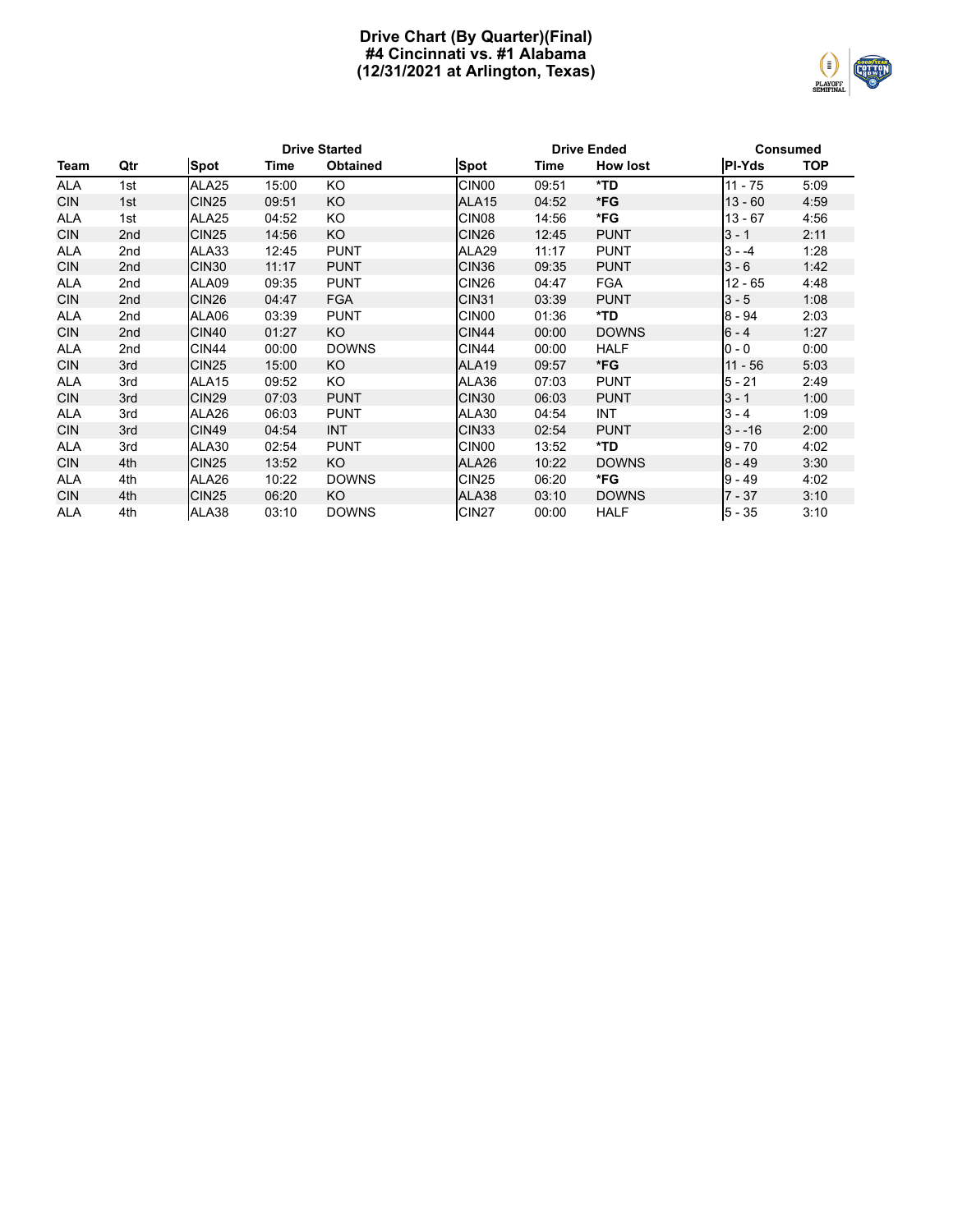

*Cincinnati wins toss and defers; Alabama will receive and defend East CIN ball on CIN35.*

Bales, Alex kickoff 65 yards to the ALA0, touchback.

- 1-10 ALA25 Robinson Jr., B rush for 6 yards to the ALA31 (Brooks, Curtis).
- 2-4 ALA31 Robinson Jr., B rush for 3 yards to the ALA34 (Beavers, Darria;Brooks, Curtis). 3-1 ALA34 Robinson Jr., B rush for 5 yards to the ALA39, 1ST DOWN ALA (Sanders, Myjai;Hicks, Ja'von). R 1-10 ALA39 Robinson Jr., B rush for 7 yards to the ALA46 (Sanders, Myjai;Gardner, Ahmad). 2-3 ALA46 Young, Bryce rush for 1 yard to the ALA47 (Dublanko, Joel). 3-2 ALA47 Williams, James rush for 18 yards to the CIN35, 1ST DOWN ALA (Bryant, Coby;Van Fossen, Ty). 1-10 CIN35 Robinson Jr., B rush for 9 yards to the CIN26 (Hicks, Ja'von; Van Fossen, Ty). 2-1 CIN26 Robinson Jr., B rush for 7 yards to the CIN19, 1ST DOWN ALA (Van Fossen, Ty;Hicks, Ja'von). R 1-10 CIN19 PENALTY CIN offside defense (Brown, Marcus) 5 yards to the CIN14. 1-5 CIN14 Sanders, Trey rush for 4 yards to the CIN10 (Gardner, Ahmad;Beavers, Darria). 2-1 CIN10 Sanders, Trey rush for 2 yards to the CIN8, 1ST DOWN ALA (Brooks, Curtis). **1-0 CIN08 Young, Bryce pass complete to Bolden, Slade for 8 yards to the CIN0, TOUCHDOWN, clock 09:51. [09:51]**
- **1-0 CIN03 Reichard, Will kick attempt good.**

## **CINCINNATI 0, ALABAMA 7**

*Drive Summary: 11 plays, 75 yards, 5:09*

Reichard, Will kickoff 65 yards to the CIN0, touchback.

#### **CINCINNATI drive start at 09:51.**

| 1-10     | CIN <sub>25</sub> | Ridder, Desmond pass complete to Ford, Jerome for 6 yards to the CIN31, out-of-bounds (Branch, Brian).                      |   |
|----------|-------------------|-----------------------------------------------------------------------------------------------------------------------------|---|
| $2 - 4$  | CIN <sub>31</sub> | Ford, Jerome rush for 3 yards to the CIN34 (To'oTo'o, Henry:Mathis, Phidari).                                               |   |
| $3 - 1$  | CIN <sub>34</sub> | Ridder, Desmond pass complete to Young, Michael for 4 yards to the CIN38, 1ST DOWN CIN (Armour-Davis,<br>J;Battle, Jordan). | P |
| $1 - 10$ | CIN <sub>38</sub> | Ford, Jerome rush for 9 yards to the CIN47 (Anderson Jr., W:To'oTo'o, Henry).                                               |   |
| $2 - 1$  | CIN <sub>47</sub> | Ridder, Desmond pass incomplete to Thompson, Jadon.                                                                         |   |
| $3-1$    | CIN47             | Montgomery, Rya rush for 3 yards to the 50 yardline, 1ST DOWN CIN (Branch, Brian).                                          | R |
| $1 - 10$ | CIN50             | Ridder, Desmond pass complete to Young, Michael for 19 yards to the ALA31, 1ST DOWN CIN (Hellams,<br>DeMarc).               | P |
| $1 - 10$ | ALA31             | Ridder, Desmond pass incomplete to Scott, Tyler (Branch, Brian).                                                            |   |
| $2 - 10$ | ALA31             | Ridder, Desmond pass complete to Scott, Tyler for 22 yards to the ALA9, 1ST DOWN CIN (Battle, Jordan).                      | P |
| $1-0$    | ALA09             | Timeout Alabama, clock 05:48, [05:48]                                                                                       |   |
| 1-0      | ALA09             | Ridder, Desmond pass incomplete to Pierce, Alec (To'oTo'o, Henry).                                                          |   |
| $2 - 0$  | ALA09             | Ridder, Desmond pass incomplete to Pierce, Alec.                                                                            |   |
|          |                   |                                                                                                                             |   |

3-0 ALA09 Ridder, Desmond pass complete to Taylor, Leonard for loss of 6 yards to the ALA15 (Wright, Daniel).

**4-0 ALA15 Smith, Cole field goal attempt from 33 GOOD, clock 04:52. [04:52]**

## **CINCINNATI 3, ALABAMA 7**

*Drive Summary: 13 plays, 60 yards, 4:59*

Bales, Alex kickoff 65 yards to the ALA0, touchback.

#### **ALABAMA drive start at 04:52.**

|          |                   | 1-10 ALA25 Robinson Jr., B rush for 1 yard to the ALA26 (Beavers, Darria).                                          |   |
|----------|-------------------|---------------------------------------------------------------------------------------------------------------------|---|
| $2-9$    | ALA26             | Young, Bryce pass incomplete.                                                                                       |   |
| $3-9$    | ALA26             | PENALTY CIN offside defense (Sanders, Myiai) 5 yards to the ALA31.                                                  |   |
| $3-4$    | ALA31             | Young, Bryce pass complete to Bolden, Slade for 16 yards to the ALA47, 1ST DOWN ALA (Cook, Bryan).                  | P |
| 1-10     | ALA47             | Robinson Jr., B rush for 16 yards to the CIN37, 1ST DOWN ALA (Pace, Deshawn;Cook, Bryan).                           | R |
| 1-10     | CIN37             | Young, Bryce pass incomplete to Brooks, Ja'Core, QB hurry by Sanders, Myjai.                                        |   |
| $2 - 10$ | CIN37             | Young, Bryce rush for 1 yard to the CIN36, PENALTY ALA illegal forward pass (Young, Bryce) 5 yards to the<br>CIN41. |   |
|          |                   | 3rd and 14.                                                                                                         |   |
| $3 - 14$ | CIN41             | Young, Bryce pass complete to Williams, James for 12 yards to the CIN29.                                            |   |
| $4 - 2$  | CIN <sub>29</sub> | Robinson Jr., B rush for 4 yards to the CIN25, 1ST DOWN ALA (Pace, Deshawn;Cook, Bryan).                            | R |
|          | $1.10$ $CINDE$    | Bobinson It. B rush for 15 yerds to the CIN10, 18T DOMALALA (Base, Deshawn:Cook, Bruan)                             |   |

Robinson Jr., B rush for 15 yards to the CIN10, 1ST DOWN ALA (Pace, Deshawn;Cook, Bryan).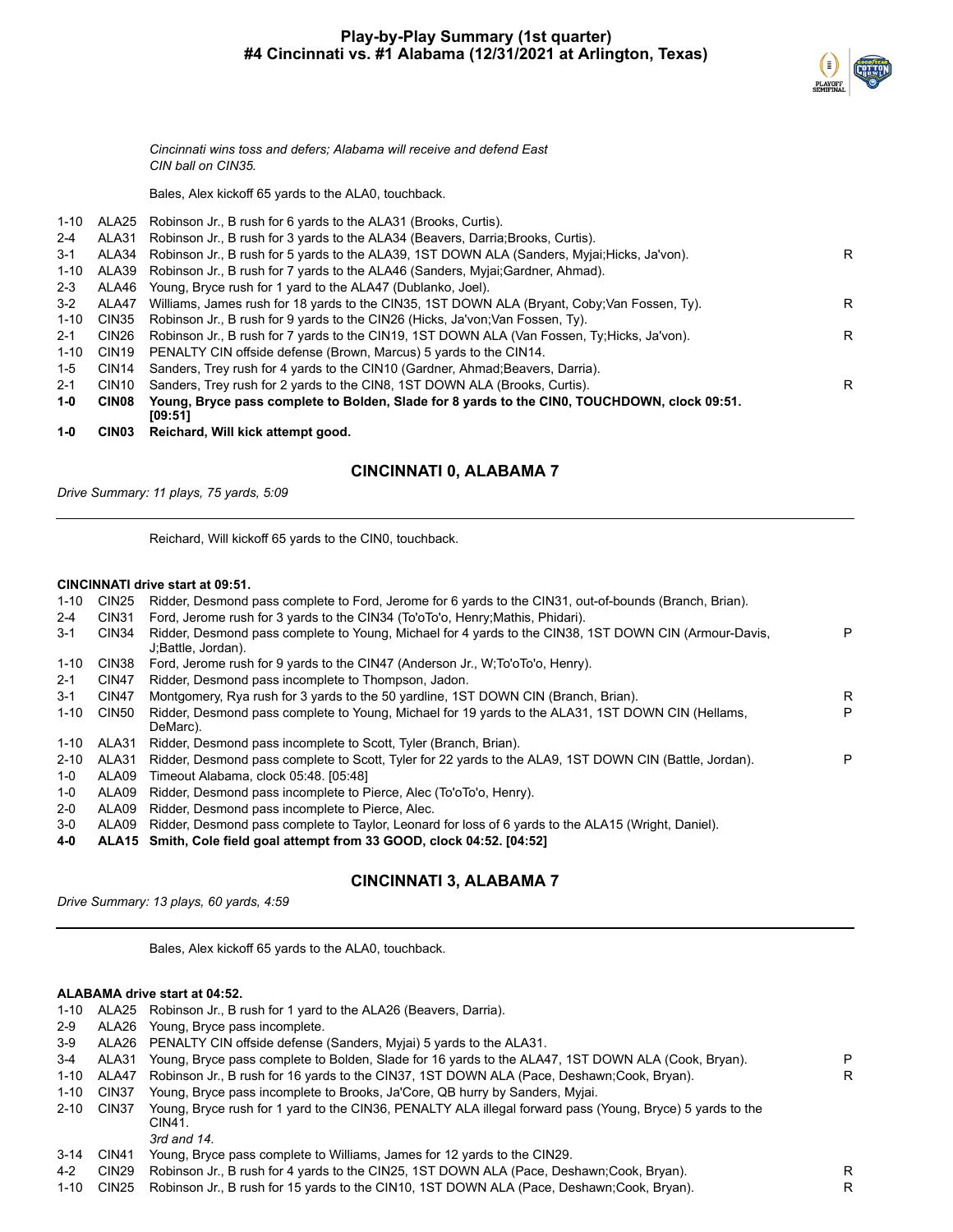- 1-0 CIN10 Robinson Jr., B rush for 1 yard to the CIN9, out-of-bounds (Beavers, Darria;Sanders, Myjai).
- 2-0 CIN09 Young, Bryce sacked for loss of 6 yards to the CIN15 (Beavers, Darria).

3-0 CIN15 Young, Bryce rush for 12 yards to the CIN3, out-of-bounds (Gardner, Ahmad).

## **END OF 1ST QUARTER: CINCINNATI 3, ALABAMA 7**

|                        | Time | 1st Downs           |  |  | <b>Conversions</b> |     |         |          |            |           |
|------------------------|------|---------------------|--|--|--------------------|-----|---------|----------|------------|-----------|
| <b>Quarter Summary</b> |      | Score Poss R P X T  |  |  |                    | 3rd | 4th     | Rushina  | Passing    | Penalties |
| Cincinnati             |      | $04:59$ 1 3 0 4 2-3 |  |  |                    |     | 0-0     | $3 - 15$ | $5-9-0-45$ | $2 - 10$  |
| Alabama                |      | 10:01 7 1 0 8 2-2   |  |  |                    |     | $0 - 0$ | 18-106   | 3-5-0-36   | $1 - 5$   |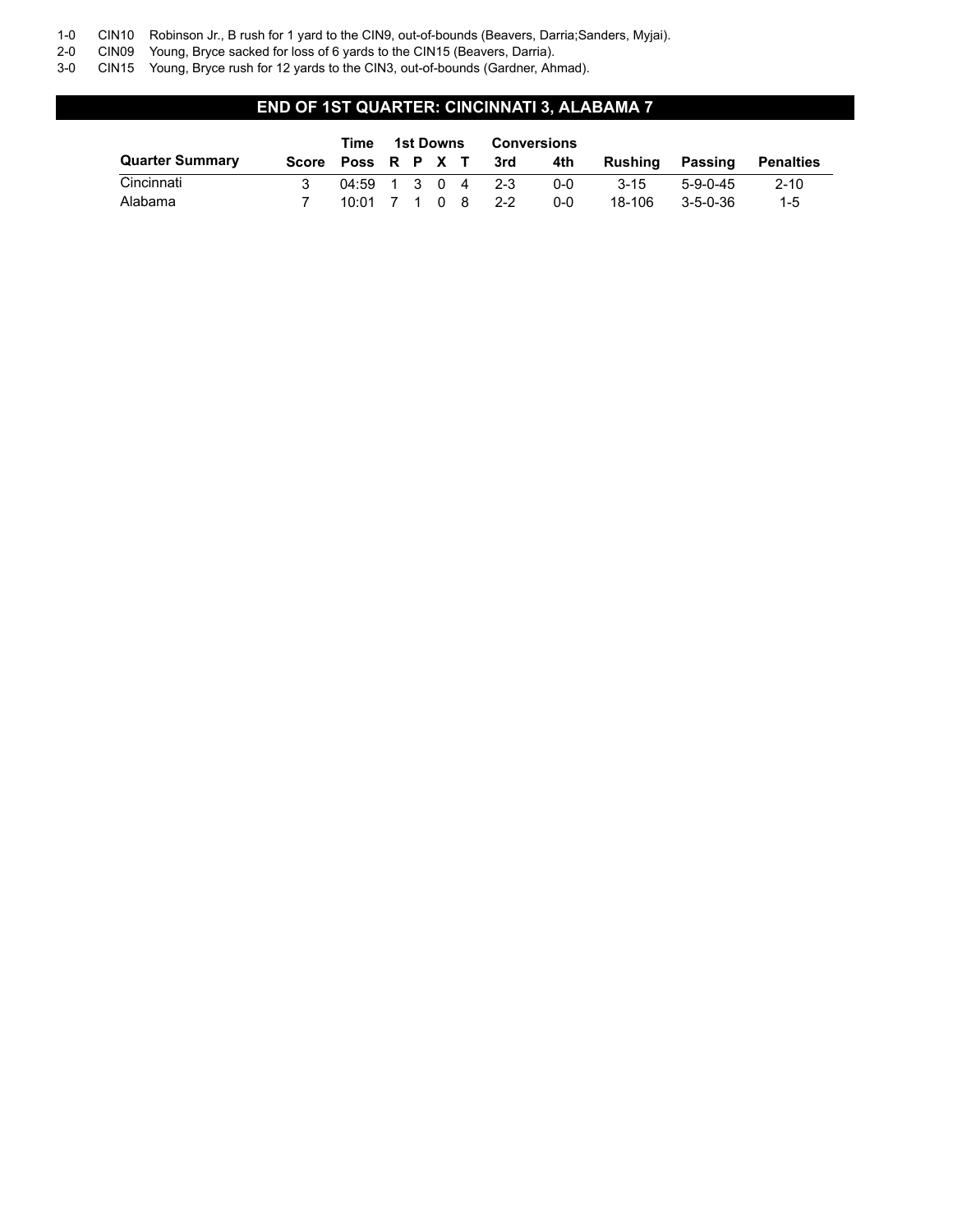## **Quickie Statistics (1st Quarter only) #4 Cincinnati vs. #1 Alabama (12/31/2021 at Arlington, Texas)**



|                                   | <b>CIN</b>  | ALA         |
|-----------------------------------|-------------|-------------|
| Score                             | 3           | 7           |
| <b>FIRST DOWNS</b>                | 4           | 8           |
| <b>RUSHES-YARDS (NET)</b>         | $3 - 15$    | 18-106      |
| <b>PASSING-YARDS (NET)</b>        | 45          | 36          |
| Passes Att-Comp-Int               | $9 - 5 - 0$ | $5 - 3 - 0$ |
| <b>TOTAL OFFENSE PLAYS-YARDS</b>  | $12 - 60$   | 23-142      |
| <b>Fumble Returns-Yards</b>       | $0 - 0$     | $0-0$       |
| <b>Punt Returns-Yards</b>         | $0 - 0$     | $0 - 0$     |
| Kickoff Returns-Yards             | $0 - 0$     | $0 - 0$     |
| <b>Interception Returns-Yards</b> | $0 - 0$     | $0 - 0$     |
| Punts (Number-Avg)                | -0          | -0          |
| Fumbles-Lost                      | $0 - 0$     | $0 - 0$     |
| Penalties-Yards                   | $2 - 10$    | $1 - 5$     |
| Possession Time                   | 04:59       | 10:01       |
| <b>Third-Down Conversions</b>     | $2 - 3$     | $2 - 2$     |
| Fourth-Down Conversions           | $0 - 0$     | $0 - 0$     |

| <b>Rushing</b>                                 |                                                                                        |                     | Gain<br>No.                                                                          | Loss                                                              | Net TD<br>Avg                                                                | Lg                                                   | <b>Rushing</b>                                                                                                                                   | Gain<br>No.                                                                          | Net TD<br>Loss                                       | Avg                                                                          | <b>Lg</b>                                            |
|------------------------------------------------|----------------------------------------------------------------------------------------|---------------------|--------------------------------------------------------------------------------------|-------------------------------------------------------------------|------------------------------------------------------------------------------|------------------------------------------------------|--------------------------------------------------------------------------------------------------------------------------------------------------|--------------------------------------------------------------------------------------|------------------------------------------------------|------------------------------------------------------------------------------|------------------------------------------------------|
| Ford, Jerome                                   | Montgomery, Rya                                                                        |                     | $\overline{2}$<br>12<br>3<br>1                                                       | 0<br>12<br>3<br>0                                                 | 0<br>0                                                                       | 9<br>6<br>3<br>3                                     | Robinson Jr., B<br>Sanders, Trey<br>Williams, James<br>Young, Bryce                                                                              | 11<br>74<br>2<br>6<br>$\mathbf{1}$<br>18<br>3<br>14                                  | 0<br>74<br>6<br>0<br>18<br>0<br>$\Omega$<br>14       | 0<br>6.7<br>0<br>18<br>0<br>$\Omega$<br>4.7                                  | 16<br>3<br>$\overline{4}$<br>18<br>12                |
| <b>Passing</b>                                 | Ridder, Desmond                                                                        |                     | $C-A-I$<br>$5 - 9 - 0$                                                               | Yds<br><u>TD</u><br>45                                            | $\frac{\text{Lg}}{22}$<br>$\overline{0}$                                     | Sack<br><sup>0</sup>                                 | Passing<br>Young, Bryce                                                                                                                          | $C-A-I$<br>$3 - 5 - 0$                                                               | Yds<br>TD<br>30                                      | $\frac{\text{Lg}}{16}$                                                       | <b>Sack</b>                                          |
| Receiving<br>Scott, Tyler<br>Ford, Jerome      | Young, Michael                                                                         |                     | No.<br>2<br>1                                                                        | Yards<br>23<br>22<br>6                                            | <b>TD</b><br>Tgt<br>$\overline{2}$<br>0<br>$\sqrt{2}$<br>0<br>$\overline{0}$ | <u>Lg</u><br>$\overline{19}$<br>22<br>6              | Receiving<br>Williams, James<br>Brooks, Ja'Core<br>Bolden, Slade                                                                                 | No.<br>0<br>$\overline{2}$                                                           | Yards<br>$\overline{12}$<br>0<br>24                  | <b>TD</b><br>Tgt<br>$\mathbf{0}$<br>0<br>1<br>$\mathbf{1}$<br>$\overline{2}$ | $\frac{Lg}{12}$<br>16                                |
| <b>Punting</b>                                 |                                                                                        | No.                 | Yds<br>Avg                                                                           | Lng                                                               | In20                                                                         | ΤВ                                                   | <b>Punting</b><br>No.                                                                                                                            | Yds<br>Avg                                                                           | Lng                                                  | In20                                                                         | TВ                                                   |
| <b>Punt Returns</b>                            |                                                                                        |                     | No.                                                                                  | Yards                                                             | TD                                                                           | Lg                                                   | <b>Punt Returns</b>                                                                                                                              | No.                                                                                  | Yards                                                | TD                                                                           | Lg                                                   |
| <b>Kick Returns</b>                            |                                                                                        |                     | No.                                                                                  | Yards                                                             | <b>TD</b>                                                                    | Lg                                                   | <b>Kick Returns</b>                                                                                                                              | No.                                                                                  | Yards                                                | <b>TD</b>                                                                    | Lg                                                   |
| <b>Tackles</b>                                 |                                                                                        |                     | UA-A                                                                                 | <b>Total</b>                                                      | <b>Sacks</b>                                                                 | <b>TFL</b>                                           | <b>Tackles</b>                                                                                                                                   | UA-A                                                                                 | <b>Total</b>                                         | <b>Sacks</b>                                                                 | TFL                                                  |
| Cook, Bryan<br>Brooks, Curtis<br>Hicks, Ja'von | Beavers, Darria<br>Gardner, Ahmad<br>Van Fossen, Ty<br>Pace, Deshawn<br>Sanders, Myjai |                     | $2 - 3$<br>$1 - 3$<br>$2 - 1$<br>$1 - 2$<br>$0 - 3$<br>$0 - 3$<br>$0 - 3$<br>$0 - 3$ | $\overline{3.5}$<br>2.5<br>2.5<br>2.0<br>1.5<br>1.5<br>1.5<br>1.5 | 1.0<br>0.0<br>0.0<br>0.0<br>0.0<br>0.0<br>0.0<br>0.0                         | 1.0<br>0.0<br>0.0<br>0.0<br>0.0<br>0.0<br>0.0<br>0.0 | Branch, Brian<br>Battle, Jordan<br>Hellams, DeMarc<br>Wright, Daniel<br>To'oTo'o, Henry<br>Armour-Davis. J<br>Anderson Jr., W<br>Mathis, Phidari | $2 - 0$<br>$1 - 1$<br>$1 - 0$<br>$1 - 0$<br>$0 - 2$<br>$0 - 1$<br>$0 - 1$<br>$0 - 1$ | 2.0<br>1.5<br>1.0<br>1.0<br>1.0<br>0.5<br>0.5<br>0.5 | 0.0<br>0.0<br>0.0<br>0.0<br>0.0<br>0.0<br>0.0<br>0.0                         | 0.0<br>0.0<br>0.0<br>1.0<br>0.0<br>0.0<br>0.0<br>0.0 |
| Qtr                                            | Time                                                                                   | <b>Scoring Play</b> |                                                                                      |                                                                   |                                                                              |                                                      |                                                                                                                                                  |                                                                                      |                                                      | V-H                                                                          |                                                      |
| 1st<br>1st                                     | 09:51<br>04:52                                                                         |                     | CIN - Smith, Cole 33 yd FG 13-60 4:59                                                |                                                                   |                                                                              |                                                      | ALA - Bolden, Slade 8 yd TD PASS from Young, Bryce (KICK by Reichard, Will), 11-75 5:09                                                          |                                                                                      |                                                      | $0 - 7$<br>$3 - 7$                                                           |                                                      |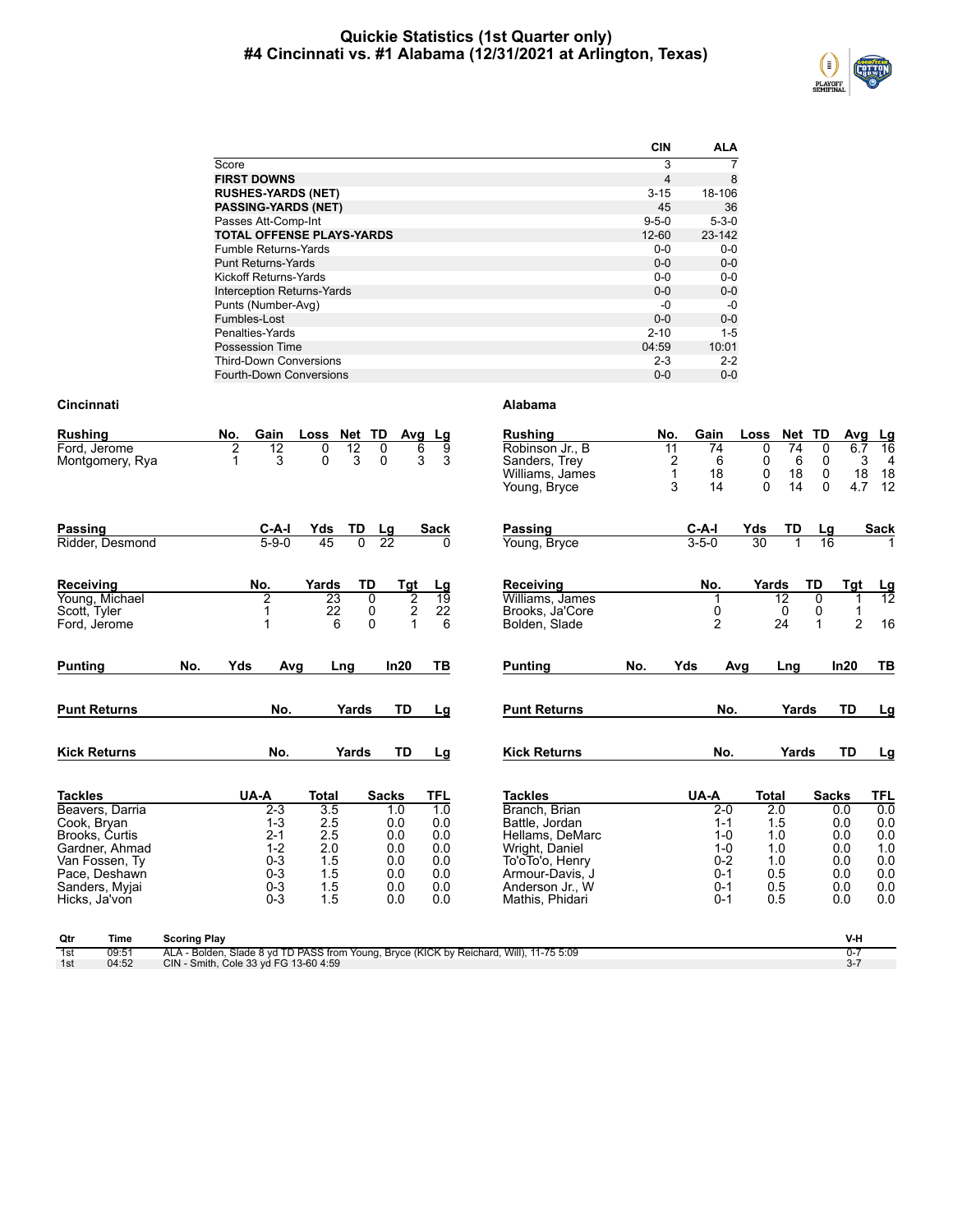

- 4-0 CIN03 Start of 2nd quarter, clock 15:00. [15:00]
- 4-0 CIN03 Reichard, Will field goal attempt from 20 GOOD, clock 14:58, PENALTY ALA false start (Randolph, Kenda) 5 yards to the CIN8, NO PLAY. [14:58]

**4-0 CIN08 Reichard, Will field goal attempt from 26 GOOD, clock 14:56. [14:56]**

## **CINCINNATI 3, ALABAMA 10**

*Drive Summary: 13 plays, 67 yards, 4:56*

Reichard, Will kickoff 65 yards to the CIN0, touchback.

#### **CINCINNATI drive start at 14:56.**

1-10 CIN25 Ford, Jerome rush for 5 yards to the CIN30, out-of-bounds (Hellams, DeMarc).

2-5 CIN30 Ridder, Desmond sacked for loss of 9 yards to the CIN21 (Dale, DJ).

3-14 CIN21 Ridder, Desmond pass complete to Scott, Tyler for 5 yards to the CIN26 (Branch, Brian).

4-9 CIN26 Fletcher, Mason punt 43 yards to the ALA31, Earle, JoJo return 2 yards to the ALA33 (Sanders, Myjai).

*Drive Summary: 3 plays, 1 yards, 2:11*

#### **ALABAMA drive start at 12:45.**

|          | 1-10 ALA33 Sanders, Trey rush for 8 yards to the ALA41 (Dublanko, Joel; Vann, Malik), PENALTY ALA illegal formation 5<br>vards to the ALA28, NO PLAY. |
|----------|-------------------------------------------------------------------------------------------------------------------------------------------------------|
|          | 1-15 ALA28 Young, Bryce pass incomplete to Sanders, Trey.                                                                                             |
| $2 - 15$ | ALA28 Young, Bryce pass complete to Sanders, Trey for 1 yard to the ALA29 (Dublanko, Joel;Gardner, Ahmad).                                            |
|          | 3-14 ALA29 Young, Bryce pass incomplete to Williams, James, PENALTY ALA holding declined.                                                             |
|          | QB hurry by Sanders, Myjai.                                                                                                                           |
|          | 4-14 ALA29 Burnip, James punt 41 yards to the CIN30, fair catch by Bumphis, Todd.                                                                     |
|          | Drive Summary: 3 plays, -4 yards, 1:28                                                                                                                |
|          |                                                                                                                                                       |

#### **CINCINNATI drive start at 11:17.**

1-10 CIN30 Ford, Jerome rush for 1 yard to the CIN31 (Harris, Christi;McKinstry, Kool).

- 2-9 CIN31 Ford, Jerome rush for 5 yards to the CIN36 (To'oTo'o, Henry;Hellams, DeMarc).
- 3-4 CIN36 Ridder, Desmond pass incomplete to Tucker, Tre (Mathis, Phidari).
- 4-4 CIN36 Fletcher, Mason punt 54 yards to the ALA10, Bolden, Slade return -1 yards to the ALA9 (Sanders, Myjai;Tucker, Tre).

*Drive Summary: 3 plays, 6 yards, 1:42*

#### **ALABAMA drive start at 09:35.**

| 1-10     |                   | ALA09 Young, Bryce pass complete to Williams, James for loss of 1 yard to the ALA8 (Gardner, Ahmad).                     |    |
|----------|-------------------|--------------------------------------------------------------------------------------------------------------------------|----|
| $2 - 11$ | ALA08             | Young, Bryce pass complete to Billingsley, Ja for 12 yards to the ALA20, 1ST DOWN ALA (Hicks, Ja'von).                   | P  |
| $1 - 10$ | ALA20             | Robinson Jr., B rush for 6 yards to the ALA26 (Cook, Bryan).                                                             |    |
| $2 - 4$  | ALA26             | Robinson Jr., B rush for 13 yards to the ALA39, 1ST DOWN ALA (Bush, Arguon).                                             | R. |
| 1-10     | ALA39             | Sanders. Trey rush for 6 yards to the ALA45 (Dublanko, Joel).                                                            |    |
| $2 - 4$  | ALA45             | Young, Bryce pass complete to Williams, James for 6 yards to the CIN49, 1ST DOWN ALA, out-of-bounds<br>(Bryant, Coby).   | P  |
| 1-10     | CIN49             | Robinson Jr., B rush for 9 yards to the CIN40 (Beavers, Darria).                                                         |    |
| $2 - 1$  | CIN40             | Timeout Cincinnati, clock 06:21. [06:21]                                                                                 |    |
| $2 - 1$  | CIN40             | Young, Bryce pass complete to Brooks, Ja'Core for 10 yards to the CIN30, 1ST DOWN ALA, out-of-bounds<br>(Pace, Deshawn). | P  |
| 1-10     | CIN <sub>30</sub> | Young, Bryce pass incomplete to Billingsley, Ja, QB hurry by Pace, Deshawn.                                              |    |
| $2 - 10$ | CIN30             | Young, Bryce pass complete to Williams, James for 4 yards to the CIN26.                                                  |    |
| 3-6      | CIN <sub>26</sub> | Young, Bryce pass incomplete to Billingsley, Ja (Dublanko, Joel).                                                        |    |
| 4-6      | CIN <sub>26</sub> | Reichard, Will field goal attempt from 44 MISSED - wide left, spot at CIN26, clock 04:47, [04:47]                        |    |
|          |                   | $Diriv$ e Summany 12 plays 65 vards $4:48$                                                                               |    |

*Drive Summary: 12 plays, 65 yards, 4:48*

#### **CINCINNATI drive start at 04:47.**

1-10 CIN26 Ridder, Desmond pass incomplete to Scott, Tyler (Jackson, Khyree).

2-10 CIN26 Ridder, Desmond pass complete to Pierce, Alec for 5 yards to the CIN31, out-of-bounds (Armour-Davis, J).

3-5 CIN31 Ridder, Desmond pass incomplete to Young, Michael, QB hurry by Harris, Christi.

4-5 CIN31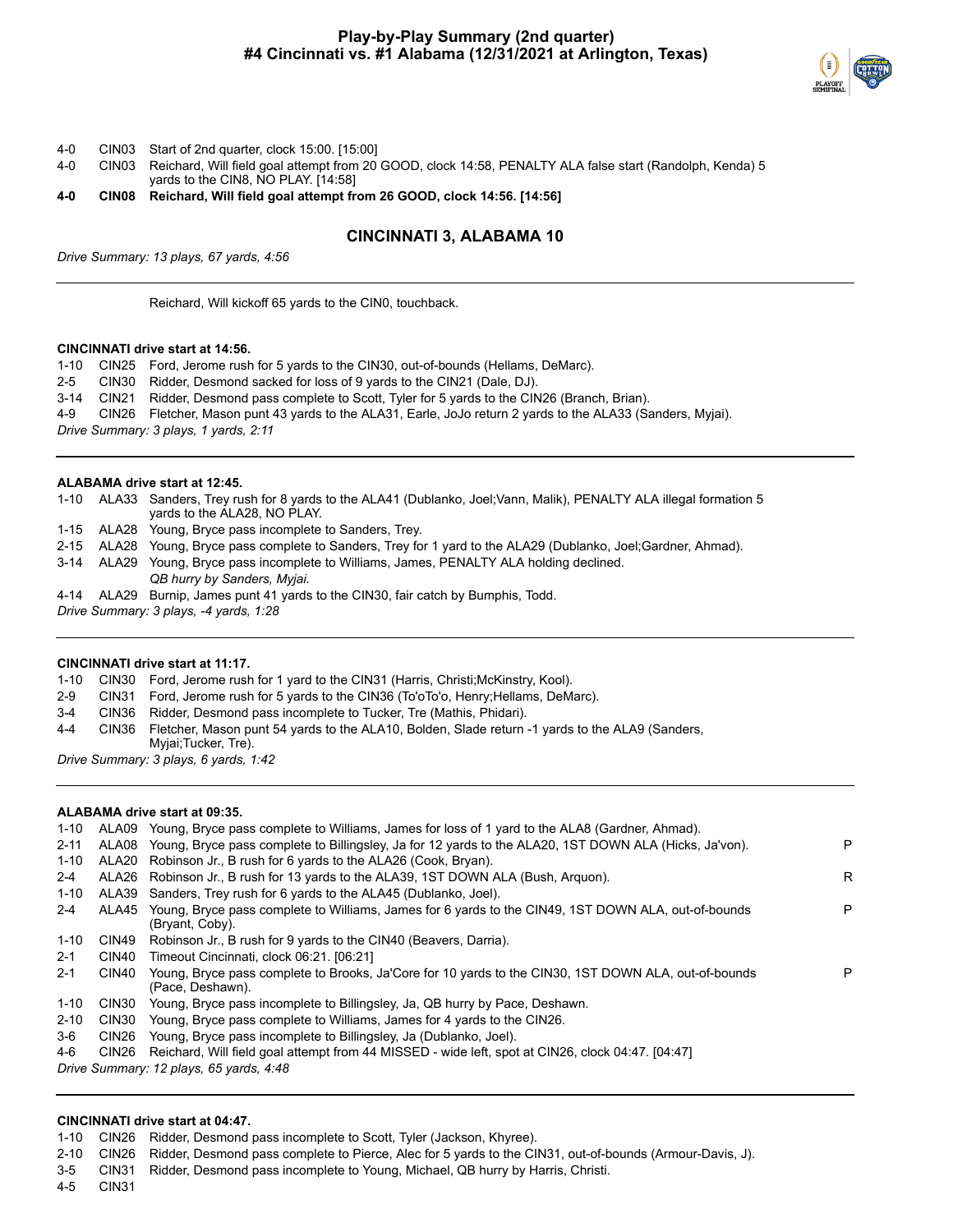Fletcher, Mason punt 48 yards to the ALA21, Earle, JoJo return 0 yards to the ALA21, fumble by Earle, JoJo recovered by ALA Williams, James at ALA12, PENALTY ALA personal foul (Moody, Jaylen) 6 yards to the ALA6, 1st and 10, ALA ball on ALA6.

*Drive Summary: 3 plays, 5 yards, 1:08*

#### **ALABAMA drive start at 03:39.**

| $\overline{\phantom{a}}$ | Fisher Land (MARI) Islam addessed to the di                                                                                                |   |
|--------------------------|--------------------------------------------------------------------------------------------------------------------------------------------|---|
|                          | 2-10 CIN44 Young, Bryce pass complete to Brooks, Ja'Core for 44 yards to the CIN0, 1ST DOWN ALA,<br><b>TOUCHDOWN. clock 01:36. [01:36]</b> | P |
| 1-10                     | CIN44 Young, Bryce pass incomplete to Earle, JoJo.                                                                                         |   |
| 1-10                     | ALA42 Young, Bryce pass complete to Brooks, Ja'Core for 14 yards to the CIN44, 1ST DOWN ALA, out-of-bounds.                                | P |
| $2 - 7$                  | ALA19 Robinson Jr., B rush for 23 yards to the ALA42, 1ST DOWN ALA, out-of-bounds (Bush, Arquon).                                          | R |
|                          | 1-10 ALA16 Robinson Jr., B rush for 3 yards to the ALA19 (Brooks, Curtis; Beavers, Darria).                                                |   |
| $3 - 4$                  | ALA12 Young, Bryce pass complete to Williams, James for 4 yards to the ALA16, 1ST DOWN ALA.                                                | P |
| $2 - 4$                  | ALA12 Young, Bryce pass incomplete to Brooks, Ja'Core, QB hurry by Sanders, Myjai.                                                         |   |
| 1-10                     | ALA06 Robinson Jr., B rush for 6 yards to the ALA12 (Taylor, Jabari; Van Fossen, Ty).                                                      |   |
|                          |                                                                                                                                            |   |

**1-0 CIN03 Reichard, Will kick attempt good.**

## **CINCINNATI 3, ALABAMA 17**

*Drive Summary: 8 plays, 94 yards, 2:03*

Reichard, Will kickoff 65 yards to the CIN0, Scott, Tyler return 40 yards to the CIN40 (Battle, Jordan).

#### **CINCINNATI drive start at 01:27.**

1-10 CIN40 Ridder, Desmond pass complete to Young, Michael for 4 yards to the CIN44.

2-6 CIN44 Ridder, Desmond rush for 9 yards to the ALA47, 1ST DOWN CIN (Anderson Jr., W).

1-10 ALA47 Ridder, Desmond pass incomplete to Pierce, Alec.

2-10 ALA47 Ridder, Desmond pass incomplete to Taylor, Leonard.

3-10 ALA47 Ridder, Desmond sacked for loss of 4 yards to the CIN49 (Turner, Dallas).

4-14 CIN49 Timeout Cincinnati, clock 00:02. [00:02]

4-14 CIN49 Ridder, Desmond sacked for loss of 5 yards to the CIN44 (Anderson Jr., W).

*Drive Summary: 6 plays, 4 yards, 1:27*

#### **ALABAMA drive start at 00:00.**

1-10 CIN44 End of half, clock 00:00. [00:00] *Drive Summary: 0 plays, 0 yards, 0:00*

## **END OF 2ND QUARTER: CINCINNATI 3, ALABAMA 17**

|                        | Time               | <b>1st Downs</b>    |  |  |  | <b>Conversions</b> |     |         |         |                   |                  |
|------------------------|--------------------|---------------------|--|--|--|--------------------|-----|---------|---------|-------------------|------------------|
| <b>Quarter Summary</b> | Score Poss R P X T |                     |  |  |  |                    | 3rd | 4th     | Rushina | Passing           | <b>Penalties</b> |
| Cincinnati             |                    | $06:37$ 1 0 0 1 0 4 |  |  |  |                    |     | . በ-1   | 7-2     | $3 - 8 - 0 - 14$  | $0 - 0$          |
| Alabama                | 10                 | 08:23 2 6 0 8       |  |  |  |                    | 2-6 | $1 - 1$ | 7-66    | $9 - 15 - 0 - 94$ | $3 - 16$         |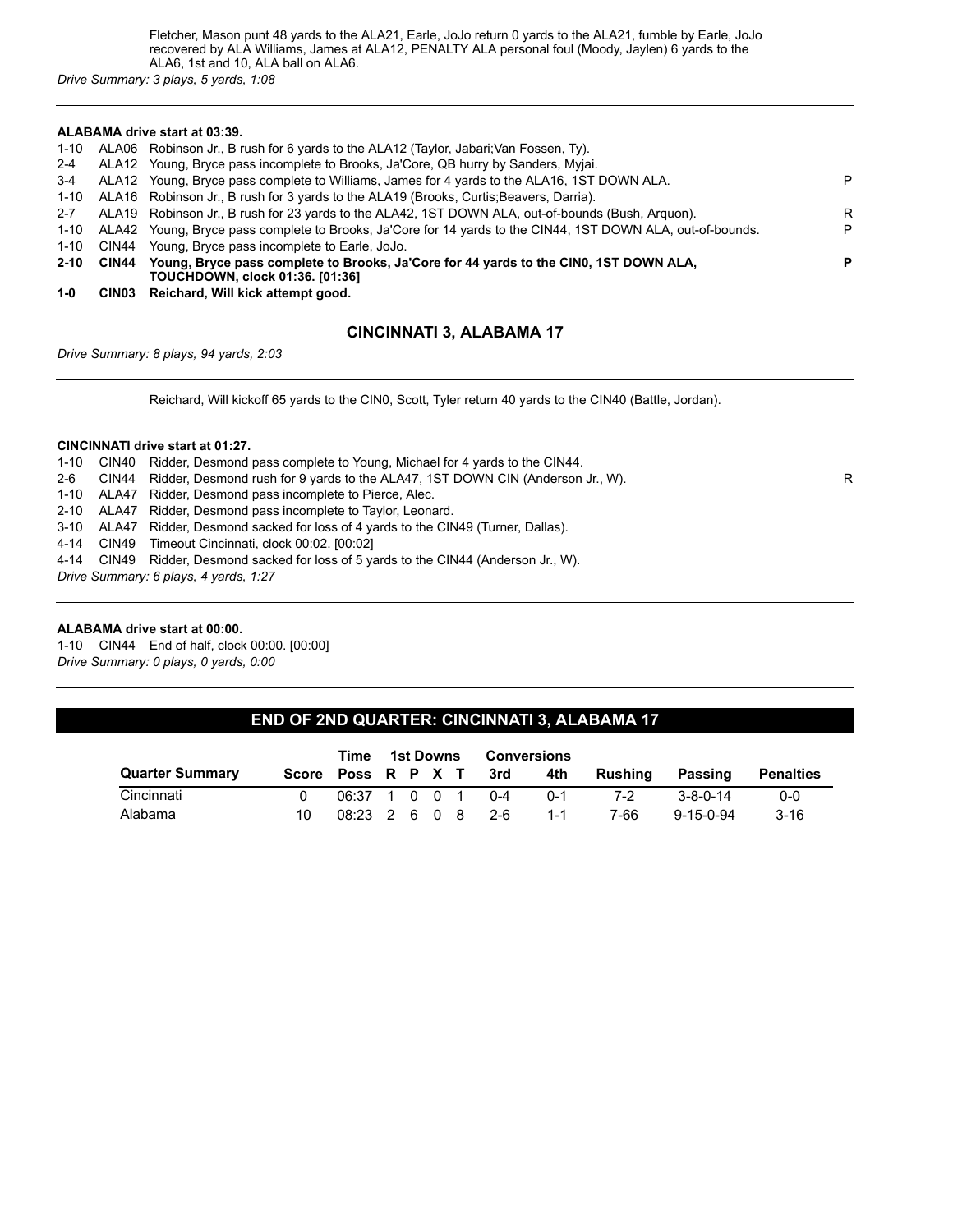## **Quickie Statistics (Halftime Cumulative) #4 Cincinnati vs. #1 Alabama (12/31/2021 at Arlington, Texas)**



| <b>CIN</b>   | <b>ALA</b>    |
|--------------|---------------|
| 3            | 17            |
| 5            | 16            |
| 10-17        | 25-172        |
| 59           | 130           |
| $17 - 8 - 0$ | $20 - 12 - 0$ |
| 27-76        | 45-302        |
| $0 - 0$      | $0 - 0$       |
| $0 - 0$      | $3 - 8$       |
| $1 - 40$     | $0 - 0$       |
| $0 - 0$      | $0 - 0$       |
| $3 - 48.3$   | $1 - 41.0$    |
| $0 - 0$      | $2 - 0$       |
| $2 - 10$     | $4 - 21$      |
| 11:36        | 18:24         |
| $2 - 7$      | $4 - 8$       |
| $0 - 1$      | $1 - 1$       |
|              |               |

| <b>Rushing</b>                                                                                      | Gain<br>No.                                                    | Loss                                                                                        | Net TD Lg                                            | Avg                                    | <b>Rushing</b>                                                                                              | No.                            | Gain                                                                   | Loss                                   | Net TD                                     | Lg                                                        | Avg                                                |
|-----------------------------------------------------------------------------------------------------|----------------------------------------------------------------|---------------------------------------------------------------------------------------------|------------------------------------------------------|----------------------------------------|-------------------------------------------------------------------------------------------------------------|--------------------------------|------------------------------------------------------------------------|----------------------------------------|--------------------------------------------|-----------------------------------------------------------|----------------------------------------------------|
| Ford, Jerome<br>Montgomery, Rya<br>Ridder, Desmond                                                  | 23<br>5<br>3<br>1<br>9<br>1                                    | 23<br>0<br>0<br>3<br>9<br>$\Omega$                                                          | $\overline{9}$<br>0<br>3<br>0<br>$\overline{0}$<br>9 | $\overline{4.6}$<br>3<br>9             | Robinson Jr., B<br>Sanders, Trey<br>Williams, James<br>Young, Bryce                                         | $\overline{17}$<br>3<br>1<br>3 | 134<br>12<br>18<br>14                                                  | 0<br>0<br>0<br>$\Omega$                | 134<br>12<br>18<br>14                      | $\Omega$<br>23<br>6<br>0<br>0<br>18<br>$\mathbf{0}$<br>12 | 7.9<br>4<br>18<br>4.7                              |
| Passing<br>Ridder, Desmond                                                                          | $C-A-I$<br>$8 - 17 - 0$                                        | Yds<br>TD<br>41<br>$\overline{0}$                                                           | Lg<br>$\overline{22}$                                | <b>Sack</b><br>3                       | <b>Passing</b><br>Young, Bryce                                                                              |                                | C-A-I<br>$12 - 20 - 0$                                                 | Yds<br>124                             | TD<br>$\overline{2}$                       | Lg<br>44                                                  | <b>Sack</b>                                        |
| Receiving<br>Young, Michael<br>Scott, Tyler<br>Ford, Jerome<br>Tucker, Tre                          | No.<br>3<br>2<br>1<br>$\Omega$                                 | Yds<br>TD<br>$\overline{27}$<br>$\overline{0}$<br>27<br>0<br>0<br>6<br>$\Omega$<br>$\Omega$ | Tgt<br>4<br>4<br>1<br>1                              | Lg<br>19<br>22<br>6                    | Receiving<br>Williams, James<br>Brooks, Ja'Core<br>Bolden, Slade<br>Sanders, Trey                           |                                | No.<br>5<br>$\ensuremath{\mathsf{3}}$<br>$\overline{2}$<br>$\mathbf 1$ | Yds<br>25<br>68<br>24<br>$\mathbf 1$   | TD<br>$\overline{0}$<br>1<br>1<br>$\Omega$ | Tgt<br>6<br>5<br>2<br>2                                   | $\frac{Lg}{12}$<br>$\frac{44}{16}$<br>$\mathbf{1}$ |
| <b>Punting</b><br>Fletcher, Mason                                                                   | No.<br>Yds<br>3<br>145                                         | Avg<br>Lg<br>48.3<br>54                                                                     | ln20                                                 | ТВ<br>$\Omega$                         | <b>Punting</b><br>Burnip, James                                                                             | No.                            | Yds<br>41                                                              | Avg<br>41.0                            | Lg<br>41                                   | In20<br>0                                                 | TВ<br>$\overline{0}$                               |
| <b>Punt Returns</b>                                                                                 | No.                                                            | Yards                                                                                       | TD                                                   | Lg                                     | <b>Punt Returns</b><br>Bolden, Slade<br>Earle, JoJo                                                         |                                | No.<br>1<br>$\overline{2}$                                             |                                        | Yards<br>$-1$<br>$\overline{2}$            | TD<br>$\overline{0}$<br>$\Omega$                          | $\frac{Lg}{-1}$<br>$\overline{2}$                  |
| <b>Kick Returns</b><br>Scott, Tyler                                                                 | No.<br>1                                                       | Yards<br>40                                                                                 | TD<br>$\overline{0}$                                 | Lg<br>$\overline{40}$                  | <b>Kick Returns</b>                                                                                         |                                | No.                                                                    |                                        | Yards                                      | TD                                                        | Lg                                                 |
| <b>Tackles</b><br>Beavers, Darria<br>Gardner, Ahmad                                                 | UA-A<br>$3-4$<br>$2 - 3$                                       | <b>Total</b><br>5.0<br>3.5                                                                  | <b>Sacks</b><br>1.0<br>0.0                           | <b>TFL</b><br>$\overline{1.0}$<br>1.0  | <b>Tackles</b><br>Branch, Brian<br>Hellams, DeMarc                                                          |                                | UA-A<br>$3-0$<br>$2 - 1$                                               | <b>Total</b><br>3.0<br>2.5             |                                            | <b>Sacks</b><br>0.0<br>0.0                                | <b>TFL</b><br>0.0<br>0.0                           |
| Cook, Bryan<br>Sanders, Myjai<br>Brooks, Curtis<br>Pace, Deshawn<br>Hicks, Ja'von<br>Dublanko, Joel | $2 - 3$<br>$1 - 4$<br>$2 - 2$<br>$1 - 3$<br>$1 - 3$<br>$2 - 1$ | 3.5<br>3.0<br>3.0<br>2.5<br>2.5<br>2.5                                                      | 0.0<br>0.0<br>0.0<br>0.0<br>0.0<br>0.0               | 0.0<br>0.0<br>0.0<br>0.0<br>0.0<br>0.0 | Battle, Jordan<br>Anderson Jr., W<br>Armour-Davis, J<br>To'oTo'o, Henry<br>Wright, Daniel<br>Turner, Dallas |                                | $2 - 1$<br>$2 - 1$<br>$1 - 1$<br>$0 - 3$<br>$1 - 0$<br>$1 - 0$         | 2.5<br>2.5<br>1.5<br>1.5<br>1.0<br>1.0 |                                            | 0.0<br>1.0<br>0.0<br>0.0<br>0.0<br>1.0                    | 0.0<br>1.0<br>0.0<br>0.0<br>1.0<br>1.0             |
|                                                                                                     |                                                                |                                                                                             |                                                      |                                        |                                                                                                             |                                |                                                                        |                                        |                                            |                                                           |                                                    |

| Qtr             | Time  | <b>Scoring Play</b>                                                                       | V-F      |
|-----------------|-------|-------------------------------------------------------------------------------------------|----------|
| 1st             | 09:51 | ALA - Bolden, Slade 8 yd TD PASS from Young, Bryce (KICK by Reichard, Will), 11-75 5:09   |          |
| 1st             | 04:52 | CIN - Smith, Cole 33 vd FG 13-60 4:59                                                     |          |
| 2nd             | 14:56 | ALA - Reichard. Will 26 vd FG 13-67 4:56                                                  | $3 - 10$ |
| 2 <sub>nd</sub> | 01:36 | ALA - Brooks, Ja'Core 44 yd TD PASS from Young, Bryce (KICK by Reichard, Will), 8-94 2:03 | $3 - 17$ |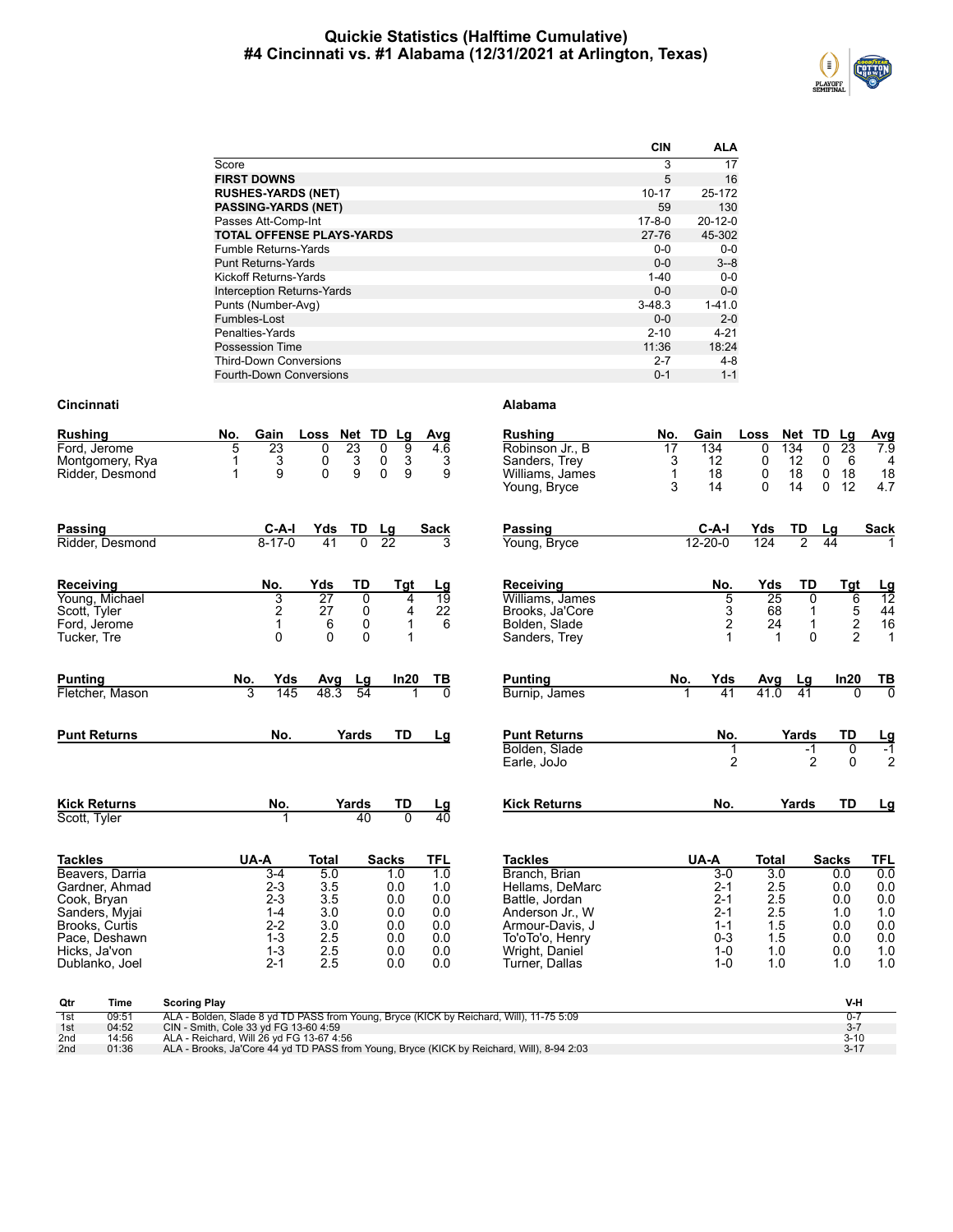## **Quickie Statistics (2nd Quarter only) #4 Cincinnati vs. #1 Alabama (12/31/2021 at Arlington, Texas)**



|                                  | <b>CIN</b>  | <b>ALA</b>   |
|----------------------------------|-------------|--------------|
| Score                            | 0           | 10           |
| <b>FIRST DOWNS</b>               | 1           | 8            |
| <b>RUSHES-YARDS (NET)</b>        | 7-2         | 7-66         |
| <b>PASSING-YARDS (NET)</b>       | 14          | 94           |
| Passes Att-Comp-Int              | $8 - 3 - 0$ | $15 - 9 - 0$ |
| <b>TOTAL OFFENSE PLAYS-YARDS</b> | 15-16       | 22-160       |
| Fumble Returns-Yards             | $0 - 0$     | $0 - 0$      |
| <b>Punt Returns-Yards</b>        | $0 - 0$     | $3 - 8$      |
| <b>Kickoff Returns-Yards</b>     | $1 - 40$    | $0 - 0$      |
| Interception Returns-Yards       | $0 - 0$     | $0 - 0$      |
| Punts (Number-Avg)               | $3 - 48.3$  | $1 - 41.0$   |
| Fumbles-Lost                     | $0 - 0$     | $1 - 0$      |
| Penalties-Yards                  | $0 - 0$     | $3 - 16$     |
| Possession Time                  | 06:37       | 08:23        |
| <b>Third-Down Conversions</b>    | $0 - 4$     | $2-6$        |
| Fourth-Down Conversions          | $0 - 1$     | $1 - 1$      |

| <b>Rushing</b>              |                                  | No.                                      | Gain               | Loss             | Net TD              | Avg                  | Lg                     | <b>Rushing</b>                                                                            | No.    | Gain                | Loss                        | Net        | TD            | Avg<br><u>Lg</u>                                              |
|-----------------------------|----------------------------------|------------------------------------------|--------------------|------------------|---------------------|----------------------|------------------------|-------------------------------------------------------------------------------------------|--------|---------------------|-----------------------------|------------|---------------|---------------------------------------------------------------|
| Ford, Jerome                | Ridder, Desmond                  | 3<br>$\mathbf 1$                         | 11<br>9            | 0<br>$\Omega$    | 11<br>9             | 0<br>3.7<br>$\Omega$ | 5<br>9<br>9            | Robinson Jr., B<br>Sanders, Trey                                                          | 6<br>1 | 60<br>6             | $\mathbf 0$<br>$\mathbf{0}$ | 60<br>6    | 0<br>$\Omega$ | 23<br>10<br>6<br>6                                            |
| <b>Passing</b>              |                                  |                                          | $C-A-I$            | Yds              | TD                  | <u>Lg</u>            | <b>Sack</b>            | Passing                                                                                   |        | $C-A-I$             | Yds                         | TD         | Lg            | <b>Sack</b>                                                   |
|                             | Ridder, Desmond                  |                                          | $3 - 8 - 0$        | -4               | $\overline{0}$      | 5                    |                        | Young, Bryce                                                                              |        | $9 - 15 - 0$        | 94                          | 1          | 44            |                                                               |
| <b>Receiving</b>            |                                  |                                          | No.                | Yards            | TD                  | Tgt                  | Lg                     | Receiving                                                                                 |        | No.                 | Yards                       |            | TD            | <b>Tgt</b><br>$\frac{Lg}{6}$                                  |
|                             | Young, Michael                   |                                          | 1                  | 4                | $\mathbf 0$         | $\frac{2}{2}$        | 4<br>5                 | Williams, James                                                                           |        | 4                   |                             | 13         | 0             | 5                                                             |
| Scott, Tyler<br>Tucker, Tre |                                  |                                          | $\mathbf 0$        | 5<br>$\Omega$    | 0<br>$\overline{0}$ | 1                    |                        | Brooks, Ja'Core<br>Sanders, Trey                                                          |        | 3                   |                             | 68<br>1    | 1<br>$\Omega$ | $\begin{array}{c} 44 \\ 1 \end{array}$<br>4<br>$\overline{2}$ |
| <b>Punting</b>              |                                  | No.                                      | Yds                | Avg              | Lng                 | In20                 | TВ                     | <b>Punting</b>                                                                            | No.    | Yds                 | Avg                         | Lng        | In20          | TВ                                                            |
|                             | Fletcher, Mason                  |                                          | 3<br>145           | 48.3             | 54                  |                      | $\overline{0}$         | Burnip, James                                                                             |        | $\overline{41}$     | 41.0                        | 41         |               | 70<br>$\Omega$                                                |
| <b>Punt Returns</b>         |                                  |                                          | No.                |                  | Yards               | TD                   | Lg                     | <b>Punt Returns</b>                                                                       |        | No.                 |                             | Yards      | TD            | $\frac{Lg}{-1}$                                               |
|                             |                                  |                                          |                    |                  |                     |                      |                        | Bolden, Slade<br>Earle, JoJo                                                              |        | 1<br>$\overline{2}$ |                             | $-1$       | 2             | 0<br>$\overline{2}$<br>$\Omega$                               |
| <b>Kick Returns</b>         |                                  |                                          | No.                |                  | Yards               | TD                   |                        | <b>Kick Returns</b>                                                                       |        | No.                 |                             | Yards      | <b>TD</b>     | Lg                                                            |
| Scott, Tyler                |                                  |                                          |                    |                  | 40                  | $\overline{0}$       | $\frac{\text{Lg}}{40}$ |                                                                                           |        |                     |                             |            |               |                                                               |
| <b>Tackles</b>              |                                  |                                          | UA-A               | <b>Total</b>     |                     | <b>Sacks</b>         | <b>TFL</b>             | <b>Tackles</b>                                                                            |        | UA-A                | <b>Total</b>                |            | <b>Sacks</b>  | TFL                                                           |
| Bush, Arguon                |                                  |                                          | $2-0$              | $\overline{2.0}$ |                     | 0.0                  | 0.0                    | Anderson Jr., W                                                                           |        | $2-0$               |                             | 2.0        | 1.0           | $\overline{1.0}$                                              |
|                             | Beavers, Darria                  |                                          | $1 - 1$            | 1.5              |                     | 0.0                  | 0.0                    | Hellams, DeMarc                                                                           |        | $1 - 1$             |                             | 1.5        | 0.0           | 0.0                                                           |
|                             | Gardner, Ahmad<br>Sanders, Myjai |                                          | $1 - 1$<br>$1 - 1$ | 1.5<br>1.5       |                     | 0.0<br>0.0           | 1.0<br>0.0             | Armour-Davis, J<br>Battle, Jordan                                                         |        | $1 - 0$<br>$1 - 0$  |                             | 1.0<br>1.0 | 0.0<br>0.0    | 0.0<br>0.0                                                    |
|                             | Dublanko, Joel                   |                                          | $1 - 1$            | 1.5              |                     | 0.0                  | 0.0                    | Branch, Brian                                                                             |        | $1 - 0$             |                             | 1.0        | 0.0           | 0.0                                                           |
|                             | Pace, Deshawn                    |                                          | $1 - 0$            | 1.0              |                     | 0.0                  | 0.0                    | Turner, Dallas                                                                            |        | $1 - 0$             |                             | 1.0        | 1.0           | 1.0                                                           |
| Hicks, Ja'von               |                                  |                                          | $1 - 0$            | 1.0              |                     | 0.0                  | 0.0                    | Dale, DJ                                                                                  |        | $1 - 0$             |                             | 1.0        | 1.0           | 1.0                                                           |
| Cook, Bryan                 |                                  |                                          | $1 - 0$            | 1.0              |                     | 0.0                  | 0.0                    | McKinstry, Kool                                                                           |        | $0 - 1$             |                             | 0.5        | 0.0           | 0.0                                                           |
| Qtr                         | Time                             | <b>Scoring Play</b>                      |                    |                  |                     |                      |                        |                                                                                           |        |                     |                             |            |               | V-H                                                           |
| 2 <sub>nd</sub>             | 14:56                            | ALA - Reichard, Will 26 yd FG 13-67 4:56 |                    |                  |                     |                      |                        |                                                                                           |        |                     |                             |            |               | $3 - 10$                                                      |
| 2 <sub>nd</sub>             | 01:36                            |                                          |                    |                  |                     |                      |                        | ALA - Brooks, Ja'Core 44 yd TD PASS from Young, Bryce (KICK by Reichard, Will), 8-94 2:03 |        |                     |                             |            |               | $3 - 17$                                                      |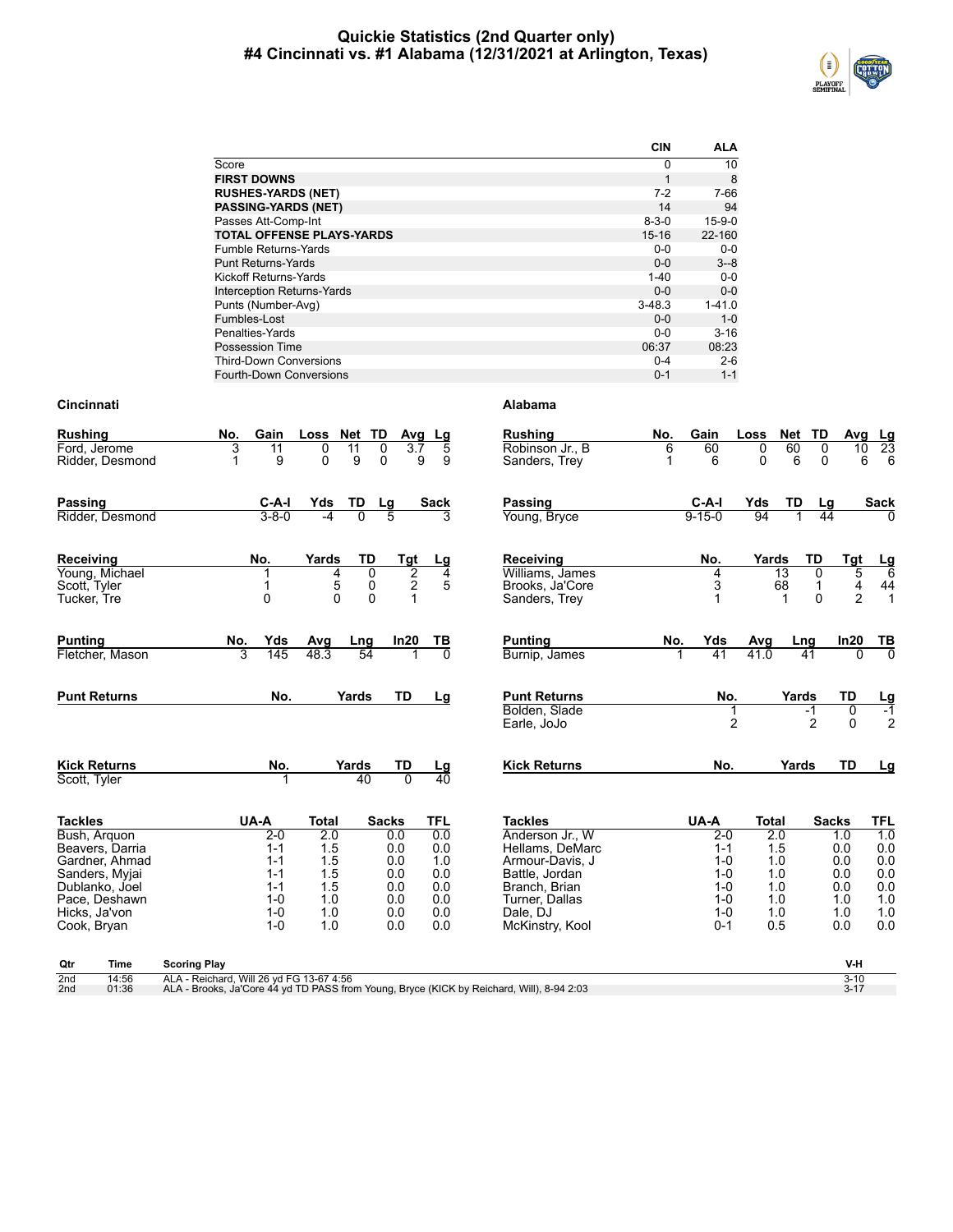

1-10 CIN44 Start of 3rd quarter, clock 15:00, ALA ball on ALA35. [15:00]

Reichard, Will kickoff 65 yards to the CIN0, touchback.

#### **CINCINNATI drive start at 15:00.**

| 1-10     | CIN25 | Ridder, Desmond rush for 9 yards to the CIN34 (Battle, Jordan).                                                              |   |
|----------|-------|------------------------------------------------------------------------------------------------------------------------------|---|
| 2-1      | CIN34 | Ford, Jerome rush for 2 yards to the CIN36, 1ST DOWN CIN (Young, Byron).                                                     | R |
| $1 - 10$ | CIN36 | Ridder, Desmond pass complete to Scott, Tyler for 9 yards to the CIN45 (Branch, Brian).                                      |   |
| $2 - 1$  | CIN45 | Ridder, Desmond pass complete to Scott, Tyler for 7 yards to the ALA48, 1ST DOWN CIN (Branch, Brian).                        | P |
| $1 - 10$ | ALA48 | Ridder, Desmond pass complete to Pierce, Alec for 12 yards to the ALA36, 1ST DOWN CIN (McKinstry,<br>Kool).                  | P |
| 1-10     |       | ALA36 Ford, Jerome rush for 9 yards to the ALA27 (Battle, Jordan).                                                           |   |
| $2 - 1$  | ALA27 | Ridder, Desmond rush for 3 yards to the ALA24, 1ST DOWN CIN (Anderson Jr., W; Jackson, Khyree).                              | R |
| $1 - 10$ | ALA24 | Ridder, Desmond pass complete to Ford, Jerome for 5 yards to the ALA19, out-of-bounds (To'oTo'o,<br>Henry; Jackson, Khyree). |   |
| $2 - 5$  |       | ALA19 Ford, Jerome rush for no gain to the ALA19 (Harris, Christi).                                                          |   |
| . .      |       | Al Adol Didden December - Leonard de La Verren Michael                                                                       |   |

3-5 ALA19 Ridder, Desmond pass incomplete to Young, Michael.

**4-5 ALA19 Smith, Cole field goal attempt from 37 GOOD, clock 09:57. [09:57]**

## **CINCINNATI 6, ALABAMA 17**

*Drive Summary: 11 plays, 56 yards, 5:03*

Bales, Alex kickoff 65 yards to the ALA0, Williams, James return 15 yards to the ALA15 (Van Fossen, Ty).

#### **ALABAMA drive start at 09:52.**

|         |       | 1-10 ALA15 Robinson Jr., B rush for 2 yards to the ALA17 (Cook, Bryan; Briggs, Jowon).                        |   |
|---------|-------|---------------------------------------------------------------------------------------------------------------|---|
| $2 - 8$ | ALA17 | Robinson Jr., B rush for 17 yards to the ALA34, 1ST DOWN ALA, out-of-bounds (Bush, Arguon; Hicks,<br>Ja'von). | R |
|         |       | 1-10 ALA34 Robinson Jr., B rush for 3 yards to the ALA37 (Pace, Deshawn).                                     |   |
| $2 - 7$ |       | ALA37 Sanders, Trey rush for 1 yard to the ALA38 (Brooks, Curtis; Sanders, Myjai).                            |   |
| 3-6     |       | ALA38 Young, Bryce sacked for loss of 2 yards to the ALA36 (Huber, Wilson).                                   |   |
| 4-8     | ALA36 | Burnip, James punt 47 yards to the CIN17, Montgomery, Rya return 12 yards to the CIN29 (Kennedy,<br>Demouy).  |   |
|         |       | Drive Summary: 5 plays, 21 yards, 2:49                                                                        |   |

#### **CINCINNATI drive start at 07:03.**

|         | 1-10 CIN29 Ridder, Desmond pass incomplete to Scott, Tyler, dropped pass.      |
|---------|--------------------------------------------------------------------------------|
|         | 2-10 CIN29 Ford, Jerome rush for 6 yards to the CIN35 (Jackson, Khyree).       |
| $3 - 4$ | CIN35 Ridder, Desmond pass incomplete to Tucker, Tre (Branch, Brian).          |
| $4 - 4$ | CIN35 PENALTY CIN delay of game 5 yards to the CIN30.                          |
| 4-9     | CIN30 Fletcher, Mason punt 44 yards to the ALA26, fair catch by Bolden, Slade. |
|         | Drive Summary: 3 plays, 1 yards, 1:00                                          |

#### **ALABAMA drive start at 06:03.**

1-10 ALA26 Young, Bryce rush for 6 yards to the ALA32, out-of-bounds.

2-4 ALA32 Young, Bryce pass complete to Brooks, Ja'Core for loss of 2 yards to the ALA30 (Bush, Arquon).

3-6 ALA30 Young, Bryce pass intercepted by Cook, Bryan at the CIN49, Cook, Bryan return 0 yards to the CIN49.

*Drive Summary: 3 plays, 4 yards, 1:09*

#### **CINCINNATI drive start at 04:54.**

1-10 CIN49 Ford, Jerome rush for 1 yard to the 50 yardline (Dale, DJ;Mathis, Phidari), PENALTY CIN illegal shift 5 yards to the CIN44, NO PLAY.

1-15 CIN44 Ford, Jerome rush for loss of 1 yard to the CIN43 (Mathis, Phidari).

2-16 CIN43 Ridder, Desmond pass incomplete to Taylor, Leonard (Mathis, Phidari).

3-16 CIN43 Timeout Cincinnati, clock 03:47. [03:47]

3-16 CIN43 Ridder, Desmond sacked for loss of 10 yards to the CIN33 (Anderson Jr., W;Harris, Christi).

4-26 CIN33 Fletcher, Mason punt 37 yards to the ALA30, Bolden, Slade return 0 yards to the ALA30 (Sanders, Myjai).

*Drive Summary: 3 plays, -16 yards, 2:00*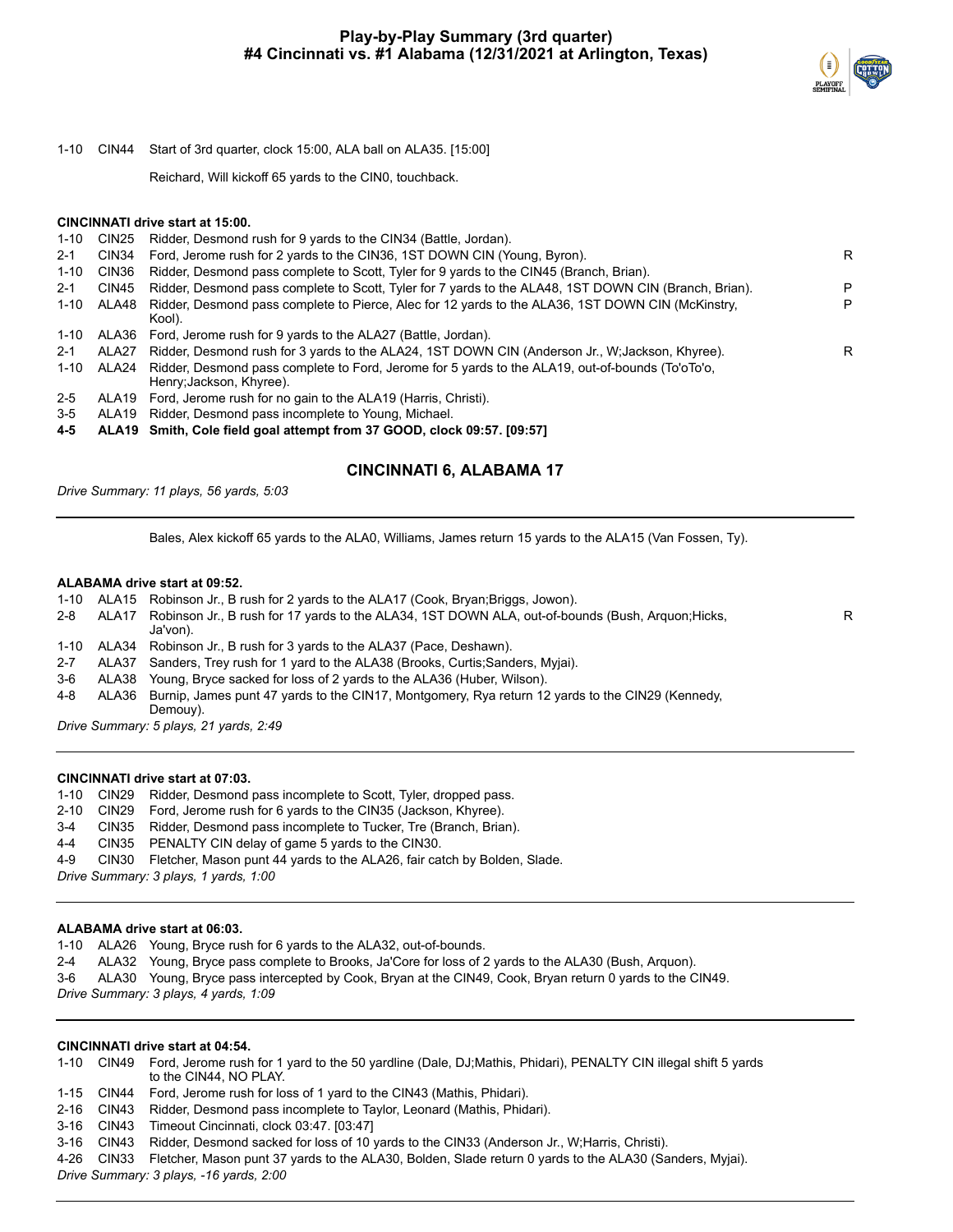#### **ALABAMA drive start at 02:54.**

- 1-10 ALA30 Robinson Jr., B rush for loss of 3 yards to the ALA27 (Beavers, Darria).
- 2-13 ALA27 Young, Bryce pass complete to Bolden, Slade for 3 yards to the ALA30, out-of-bounds (Bush, Arquon),
- PENALTY ALA holding (Owens, Chris) 10 yards to the ALA17, NO PLAY.
- 2-23 ALA17 Young, Bryce pass complete to Bolden, Slade for 7 yards to the ALA24.
- 3-16 ALA24 Young, Bryce pass complete to Williams, James for 20 yards to the ALA44, 1ST DOWN ALA (Hicks, Ja'von). P
- 1-10 ALA44 Sanders, Trey rush for 1 yard to the ALA45 (Beavers, Darria;Pace, Deshawn).
- 2-9 ALA45 Robinson Jr., B rush for 11 yards to the CIN44, 1ST DOWN ALA (Dublanko, Joel;Pace, Deshawn). R

## **END OF 3RD QUARTER: CINCINNATI 6, ALABAMA 17**

|                        |       | Time              | 1st Downs |  | <b>Conversions</b> |         |         |          |                  |                  |
|------------------------|-------|-------------------|-----------|--|--------------------|---------|---------|----------|------------------|------------------|
| <b>Quarter Summary</b> | Score | Poss R P X T      |           |  |                    | 3rd     | 4th     | Rushina  | Passing          | <b>Penalties</b> |
| Cincinnati             |       | 08:03 2 2 0 4 0-3 |           |  |                    |         | $0 - 0$ | 8-18     | $4 - 8 - 0 - 33$ | $2 - 10$         |
| Alabama                |       | 06:57 2 1 0 3     |           |  |                    | $0 - 2$ | 0-0     | $9 - 36$ | $3 - 4 - 1 - 25$ | $1 - 10$         |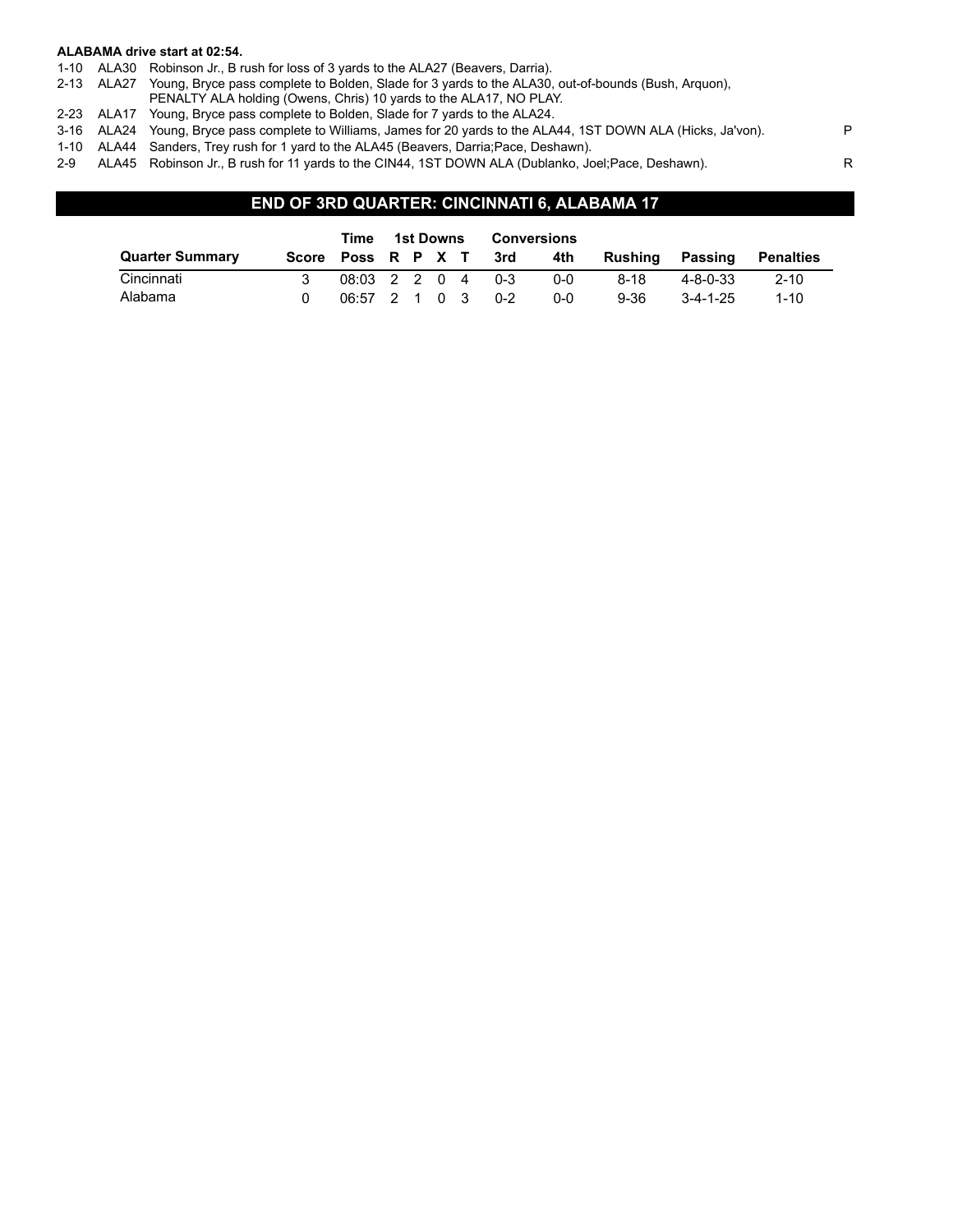## **Quickie Statistics (3rd Quarter Cumulative) #4 Cincinnati vs. #1 Alabama (12/31/2021 at Arlington, Texas)**



|                                   | <b>CIN</b>    | <b>ALA</b>    |
|-----------------------------------|---------------|---------------|
| Score                             | 6             | 17            |
| <b>FIRST DOWNS</b>                | 9             | 19            |
| <b>RUSHES-YARDS (NET)</b>         | 18-35         | 34-208        |
| <b>PASSING-YARDS (NET)</b>        | 92            | 155           |
| Passes Att-Comp-Int               | $25 - 12 - 0$ | $24 - 15 - 1$ |
| <b>TOTAL OFFENSE PLAYS-YARDS</b>  | 43-127        | 58-363        |
| Fumble Returns-Yards              | $0 - 0$       | $0 - 0$       |
| <b>Punt Returns-Yards</b>         | $1 - 12$      | $4 - 8$       |
| Kickoff Returns-Yards             | $1 - 40$      | $1 - 15$      |
| <b>Interception Returns-Yards</b> | $1 - 0$       | $0 - 0$       |
| Punts (Number-Avg)                | $3 - 48.3$    | $1 - 41.0$    |
| Fumbles-Lost                      | $0 - 0$       | $2 - 0$       |
| Penalties-Yards                   | $4 - 20$      | $5 - 31$      |
| Possession Time                   | 19:39         | 25:21         |
| <b>Third-Down Conversions</b>     | $2 - 10$      | $4 - 10$      |
| <b>Fourth-Down Conversions</b>    | $0 - 1$       | $1 - 1$       |

| <b>Rushing</b>               | No.<br>Gain                  |                 | Loss Net TD Lg                            | Avg                    | <b>Rushing</b>                     | No. | Gain               | Loss              | Net TD          | Lq                 | <b>Avg</b>                     |
|------------------------------|------------------------------|-----------------|-------------------------------------------|------------------------|------------------------------------|-----|--------------------|-------------------|-----------------|--------------------|--------------------------------|
| Ford, Jerome                 | 10<br>40                     | $-1$            | 39<br>$\Omega$<br>9                       | 3.9                    | Robinson Jr., B                    | 22  | 167                | $-3$              | 164             | 23<br>$\mathbf{0}$ | 7.5                            |
| Montgomery, Rya              | 3<br>1                       | 0               | $\frac{3}{9}$<br>3<br>$_{0}^{0}$          | 3                      | Sanders, Trey                      | 5   | 14                 | 0                 | 14              | 0<br>6             | 2.8                            |
| Ridder, Desmond              | 3<br>21                      | $\Omega$        | 21                                        | $\overline{7}$         | Williams, James                    | 1   | 18                 | 0                 | 18<br>20        | 0<br>18<br>12      | 18<br>5                        |
|                              |                              |                 |                                           |                        | Young, Bryce                       | 4   | 20                 | $\Omega$          |                 | $\Omega$           |                                |
| <b>Passing</b>               | $C-A-I$                      | Yds             | TD<br>Lg                                  | <b>Sack</b>            | <b>Passing</b>                     |     | $C-A-I$            | Yds               | TD              | Lg                 | <b>Sack</b>                    |
| Ridder, Desmond              | $12 - 24 - 0$                | 64              | $\overline{0}$<br>$\overline{22}$         | 4                      | Young, Bryce                       |     | $15 - 24 - 1$      | 147               | $\overline{2}$  | 44                 |                                |
| Receiving                    | No.                          | Yds             | TD<br>Tgt                                 | $\frac{Lg}{19}$        | Receiving                          |     | No.                | Yds               | TD              | Tgt                | $\frac{Lg}{20}$                |
| Young, Michael               | 3                            | $\overline{27}$ | 5<br>0                                    |                        | Williams, James                    |     | 6                  | 45                | 0               |                    | 7                              |
| Scott, Tyler                 | 4                            | 43              | $\frac{7}{2}$<br>0                        | 22                     | Brooks, Ja'Core                    |     | 4                  | 66                | 1               |                    | $\frac{44}{16}$<br>6<br>3<br>2 |
| Ford, Jerome<br>Tucker, Tre  | $\boldsymbol{2}$<br>$\Omega$ | 11<br>$\Omega$  | $\mathsf 0$<br>$\overline{2}$<br>$\Omega$ | 6                      | Bolden, Slade<br>Sanders, Trey     |     | 3                  | 31<br>$\mathbf 1$ | 1<br>$\Omega$   |                    | $\mathbf{1}$                   |
|                              |                              |                 |                                           |                        |                                    |     |                    |                   |                 |                    |                                |
| <b>Punting</b>               | No.<br>Yds                   | <b>Avg</b>      | In20<br>Lg                                | TВ                     | <b>Punting</b>                     | No. | Yds                | Avg               | <u>Lg</u>       | In20               | TВ                             |
| Fletcher, Mason              | 226<br>5                     | 45.2            | $\overline{54}$                           |                        | Burnip, James                      | 2   | 88                 | 44.0              | $\overline{47}$ |                    |                                |
| <b>Punt Returns</b>          | No.                          |                 | Yards<br>TD                               | $\frac{\text{Lg}}{12}$ | <b>Punt Returns</b>                |     | No.                |                   | Yards           | TD                 | $\frac{Lg}{0}$                 |
| Montgomery, Rya              |                              |                 | 12                                        |                        | Bolden, Slade                      |     | $\overline{2}$     |                   | $-1$            | 0                  |                                |
|                              |                              |                 |                                           |                        | Earle, JoJo                        |     | $\overline{2}$     |                   | $\mathfrak{p}$  | $\Omega$           | $\overline{2}$                 |
| <b>Kick Returns</b>          | No.                          |                 | Yards<br>TD                               | $\frac{\text{Lg}}{40}$ | <b>Kick Returns</b>                |     | No.                |                   | Yards           | TD                 | <u>Lg</u><br>15                |
| Scott, Tyler                 |                              |                 | 40<br>$\overline{0}$                      |                        | Williams, James                    |     |                    |                   |                 | 15                 | $\overline{0}$                 |
| <b>Tackles</b>               | UA-A                         | <b>Total</b>    | <b>Sacks</b>                              | <b>TFL</b>             | <b>Tackles</b>                     |     | UA-A               | <b>Total</b>      |                 | <b>Sacks</b>       | <b>TFL</b>                     |
| Beavers, Darria              | $4 - 5$                      | 6.5             | 1.0                                       | $\overline{2.0}$       | Branch, Brian                      |     | $5-0$              | 5.0               |                 | 0.0                | 0.0                            |
| Pace, Deshawn                | $2 - 5$                      | 4.5             | 0.0                                       | 0.0                    | Battle, Jordan                     |     | $4 - 1$            | 4.5               |                 | 0.0                | $0.0$<br>1.5                   |
| Sanders, Myjai               | $2 - 5$                      | 4.5             | 0.0                                       | 0.0                    | Anderson Jr., W                    |     | $2 - 3$            | 3.5               |                 | 1.5                |                                |
| Hicks, Ja'von<br>Cook, Bryan | $2 - 4$<br>$2 - 4$           | 4.0<br>4.0      | 0.0<br>0.0                                | 0.0<br>0.0             | Hellams, DeMarc<br>Jackson, Khyree |     | $2 - 1$<br>$1 - 2$ | 2.5<br>2.0        |                 | 0.0<br>0.0         | 0.0                            |
| Gardner, Ahmad               | $2 - 3$                      | 3.5             | 0.0                                       | 1.0                    | Harris, Christi                    |     | $1 - 2$            | 2.0               |                 | 0.5                | $0.0 \\ 0.5$                   |
| Bush, Arquon                 | $3 - 1$                      | 3.5             | 0.0                                       | 1.0                    | To'oTo'o, Henry                    |     | $0 - 4$            | 2.0               |                 | 0.0                | 0.0                            |
| Brooks, Curtis               | $2 - 3$                      | 3.5             | 0.0                                       | 0.0                    | McKinstry, Kool                    |     | $1 - 1$            | 1.5               |                 | 0.0                | 0.0                            |
|                              |                              |                 |                                           |                        |                                    |     |                    |                   |                 |                    |                                |

| Qtr             | Time  | <b>Scoring Play</b>                                                                       | V-H      |
|-----------------|-------|-------------------------------------------------------------------------------------------|----------|
| 1st             | 09:51 | ALA - Bolden, Slade 8 yd TD PASS from Young, Bryce (KICK by Reichard, Will), 11-75 5:09   |          |
| 1st             | 04:52 | CIN - Smith, Cole 33 vd FG 13-60 4:59                                                     |          |
| 2 <sub>nd</sub> | 14:56 | ALA - Reichard. Will 26 vd FG 13-67 4:56                                                  | $3 - 10$ |
| 2nd             | 01:36 | ALA - Brooks, Ja'Core 44 yd TD PASS from Young, Bryce (KICK by Reichard, Will), 8-94 2:03 | $3 - 17$ |
| 3rd             | 09:57 | CIN - Smith, Cole 37 yd FG 11-56 5:03                                                     | 6-17     |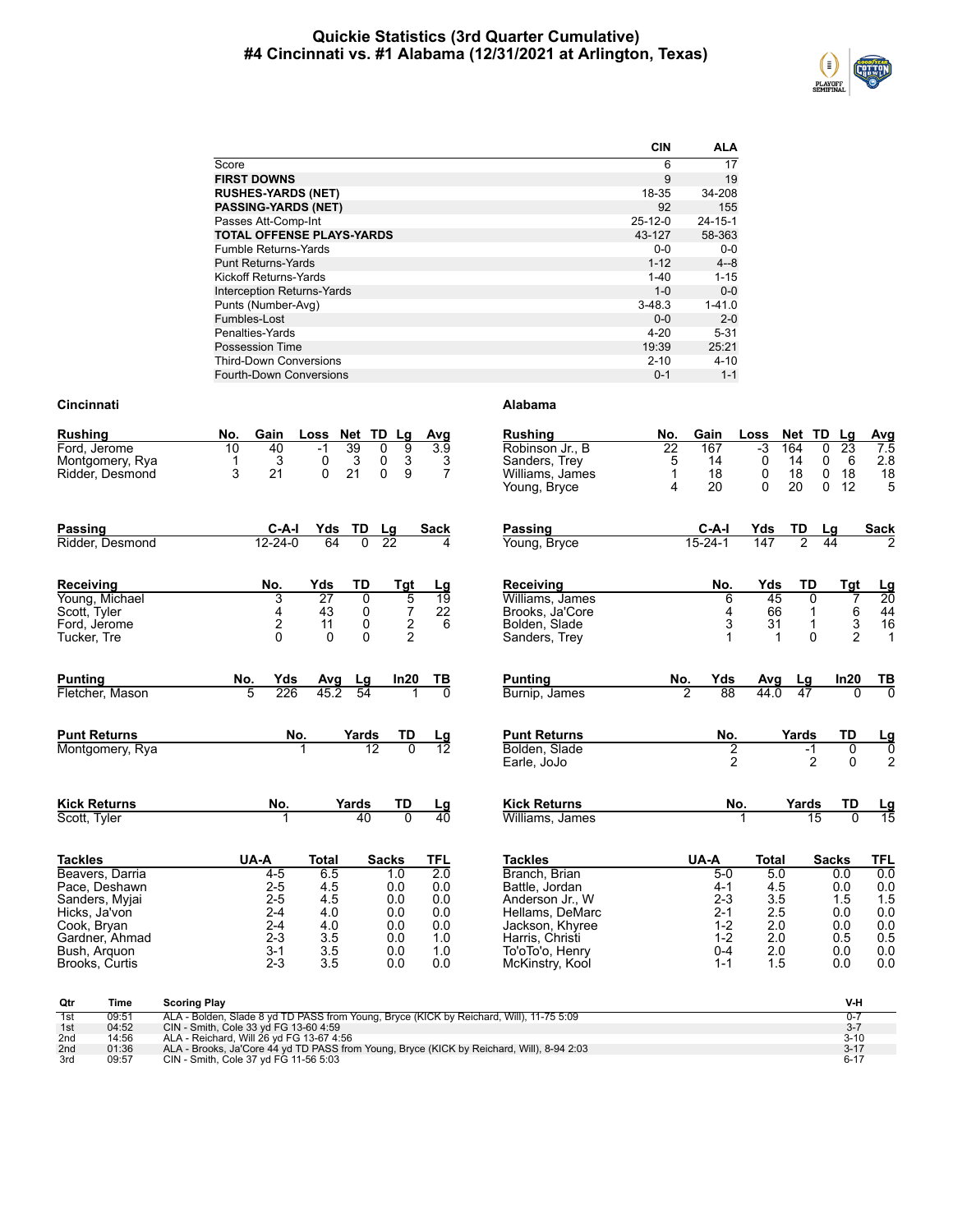## **Quickie Statistics (3rd Quarter only) #4 Cincinnati vs. #1 Alabama (12/31/2021 at Arlington, Texas)**



|                                   | <b>CIN</b>     | <b>ALA</b>  |
|-----------------------------------|----------------|-------------|
| Score                             | 3              | $\Omega$    |
| <b>FIRST DOWNS</b>                | $\overline{4}$ | 3           |
| <b>RUSHES-YARDS (NET)</b>         | $8 - 18$       | $9 - 36$    |
| <b>PASSING-YARDS (NET)</b>        | 33             | 25          |
| Passes Att-Comp-Int               | $8 - 4 - 0$    | $4 - 3 - 1$ |
| <b>TOTAL OFFENSE PLAYS-YARDS</b>  | $16 - 51$      | $13 - 61$   |
| Fumble Returns-Yards              | $0 - 0$        | $0-0$       |
| <b>Punt Returns-Yards</b>         | $1 - 12$       | $1 - 0$     |
| Kickoff Returns-Yards             | $0 - 0$        | $1 - 15$    |
| <b>Interception Returns-Yards</b> | $1 - 0$        | $0 - 0$     |
| Punts (Number-Avg)                | $2 - 40.5$     | $1 - 47.0$  |
| Fumbles-Lost                      | $0 - 0$        | $0 - 0$     |
| Penalties-Yards                   | $2 - 10$       | $1 - 10$    |
| Possession Time                   | 08:03          | 06:57       |
| <b>Third-Down Conversions</b>     | $0 - 3$        | $0 - 2$     |
| Fourth-Down Conversions           | $0 - 0$        | $0 - 0$     |

## **Cincinnati Alabama**

| <b>Rushing</b><br>Ford. Jerome<br>Ridder, Desmond                                                                                                         | Gain<br>No.<br>5<br>$\overline{17}$<br>$\overline{2}$<br>12                                | Loss Net TD<br>$-1$<br>$\overline{16}$<br>12<br>$\Omega$             | Avg<br>$\Omega$<br>3.2<br>$\mathbf 0$                                | Lg<br>9<br>6<br>9                                                  | <b>Rushing</b><br>Robinson Jr., B<br>Sanders, Trey<br>Young, Bryce                                                                                               | No.<br>5<br>$\overline{\mathbf{c}}$<br>$\mathbf{1}$ | Gain<br>33<br>$\frac{2}{6}$                                                                  | Loss<br>-3<br>0<br>$\Omega$                                          | Net TD<br>30<br>$\frac{2}{6}$ | Avg<br>$\overline{0}$<br>0<br>$\Omega$                               | <u>Lg</u><br>17<br>6<br>1<br>1<br>$\,6$<br>6                       |
|-----------------------------------------------------------------------------------------------------------------------------------------------------------|--------------------------------------------------------------------------------------------|----------------------------------------------------------------------|----------------------------------------------------------------------|--------------------------------------------------------------------|------------------------------------------------------------------------------------------------------------------------------------------------------------------|-----------------------------------------------------|----------------------------------------------------------------------------------------------|----------------------------------------------------------------------|-------------------------------|----------------------------------------------------------------------|--------------------------------------------------------------------|
| <b>Passing</b><br>Ridder, Desmond                                                                                                                         | $C-A-I$<br>$4 - 7 - 0$                                                                     | <u>TD</u><br>Yds<br>23<br>$\overline{0}$                             | $\frac{Lg}{12}$                                                      | Sack                                                               | <b>Passing</b><br>Young, Bryce                                                                                                                                   |                                                     | $C-A-I$<br>$3 - 4 - 1$                                                                       | Yds<br>23                                                            | TD<br>$\overline{0}$          | $\frac{\text{Lg}}{20}$                                               | <b>Sack</b>                                                        |
| Receiving<br>Young, Michael<br>Scott, Tyler<br>Ford, Jerome<br>Tucker, Tre                                                                                | No.<br>0<br>$\overline{c}$<br>1<br>$\Omega$                                                | Yards<br>0<br>$\frac{16}{5}$<br>$\Omega$                             | TD<br>Tgt<br>0<br>1<br>0<br>3<br>0<br>$\mathbf 1$<br>$\Omega$<br>1   | Lg<br>9<br>5                                                       | Receiving<br>Williams, James<br>Brooks, Ja'Core<br>Bolden, Slade                                                                                                 |                                                     | No.<br>1<br>1                                                                                | Yards                                                                | TD<br>20<br>$\frac{-2}{7}$    | Tgt<br>0<br>1<br>0<br>1<br>$\Omega$<br>$\overline{1}$                | $\frac{Lg}{20}$<br>$-2$<br>7                                       |
| <b>Punting</b><br>Fletcher, Mason                                                                                                                         | No.<br>Yds<br>ヮ<br>81                                                                      | Avg<br>Lng<br>40.5                                                   | In20<br>44<br>$\overline{0}$                                         | <u>ТВ</u><br>$\overline{0}$                                        | <b>Punting</b><br>Burnip, James                                                                                                                                  | No.                                                 | <b>Yds</b><br>47                                                                             | <b>Avg</b><br>47.0                                                   | Lng<br>$\overline{47}$        | In20<br>$\Omega$                                                     | $\frac{TB}{0}$                                                     |
| <b>Punt Returns</b><br>Montgomery, Rya                                                                                                                    |                                                                                            | No.<br>Yards<br>1                                                    | TD<br>$\overline{0}$<br>$\overline{12}$                              | <u>Lg</u><br>12                                                    | <b>Punt Returns</b><br>Bolden, Slade                                                                                                                             |                                                     | No.                                                                                          |                                                                      | Yards<br>$\overline{0}$       | TD<br>$\overline{0}$                                                 | Lg<br>0                                                            |
| <b>Kick Returns</b>                                                                                                                                       | No.                                                                                        | Yards                                                                | TD                                                                   | <u>Lg</u>                                                          | <b>Kick Returns</b><br>Williams, James                                                                                                                           |                                                     |                                                                                              | No.                                                                  | Yards<br>15                   | TD                                                                   | $\frac{\text{Lg}}{15}$                                             |
| <b>Tackles</b><br>Pace, Deshawn<br>Beavers, Darria<br>Sanders, Myjai<br>Hicks, Ja'von<br>Bush, Arguon<br>Van Fossen, Tv<br>Huber, Wilson<br>Briggs, Jowon | UA-A<br>$1 - 2$<br>$1 - 1$<br>$1 - 1$<br>$1 - 1$<br>$1 - 1$<br>$1 - 0$<br>$1-0$<br>$0 - 1$ | <b>Total</b><br>2.0<br>1.5<br>1.5<br>1.5<br>1.5<br>1.0<br>1.0<br>0.5 | <b>Sacks</b><br>0.0<br>0.0<br>0.0<br>0.0<br>0.0<br>0.0<br>1.0<br>0.0 | <b>TFL</b><br>0.0<br>1.0<br>0.0<br>0.0<br>1.0<br>0.0<br>1.0<br>0.0 | <b>Tackles</b><br>Jackson, Khyree<br>Battle, Jordan<br>Branch, Brian<br>Harris, Christi<br>McKinstry, Kool<br>Anderson Jr., W<br>Kennedy, Demouy<br>Young, Byron |                                                     | UA-A<br>$1 - 2$<br>$2 - 0$<br>$2 - 0$<br>$1 - 1$<br>$1 - 0$<br>$0 - 2$<br>$1 - 0$<br>$1 - 0$ | <b>Total</b><br>2.0<br>2.0<br>2.0<br>1.5<br>1.0<br>1.0<br>1.0<br>1.0 |                               | <b>Sacks</b><br>0.0<br>0.0<br>0.0<br>0.5<br>0.0<br>0.5<br>0.0<br>0.0 | <b>TFL</b><br>0.0<br>0.0<br>0.0<br>0.5<br>0.0<br>0.5<br>0.0<br>0.0 |
| <b>Time</b><br>Qtr                                                                                                                                        | <b>Scoring Play</b>                                                                        |                                                                      |                                                                      |                                                                    |                                                                                                                                                                  |                                                     |                                                                                              |                                                                      |                               | V-H                                                                  |                                                                    |

3rd 09:57 CIN - Smith, Cole 37 yd FG 11-56 5:03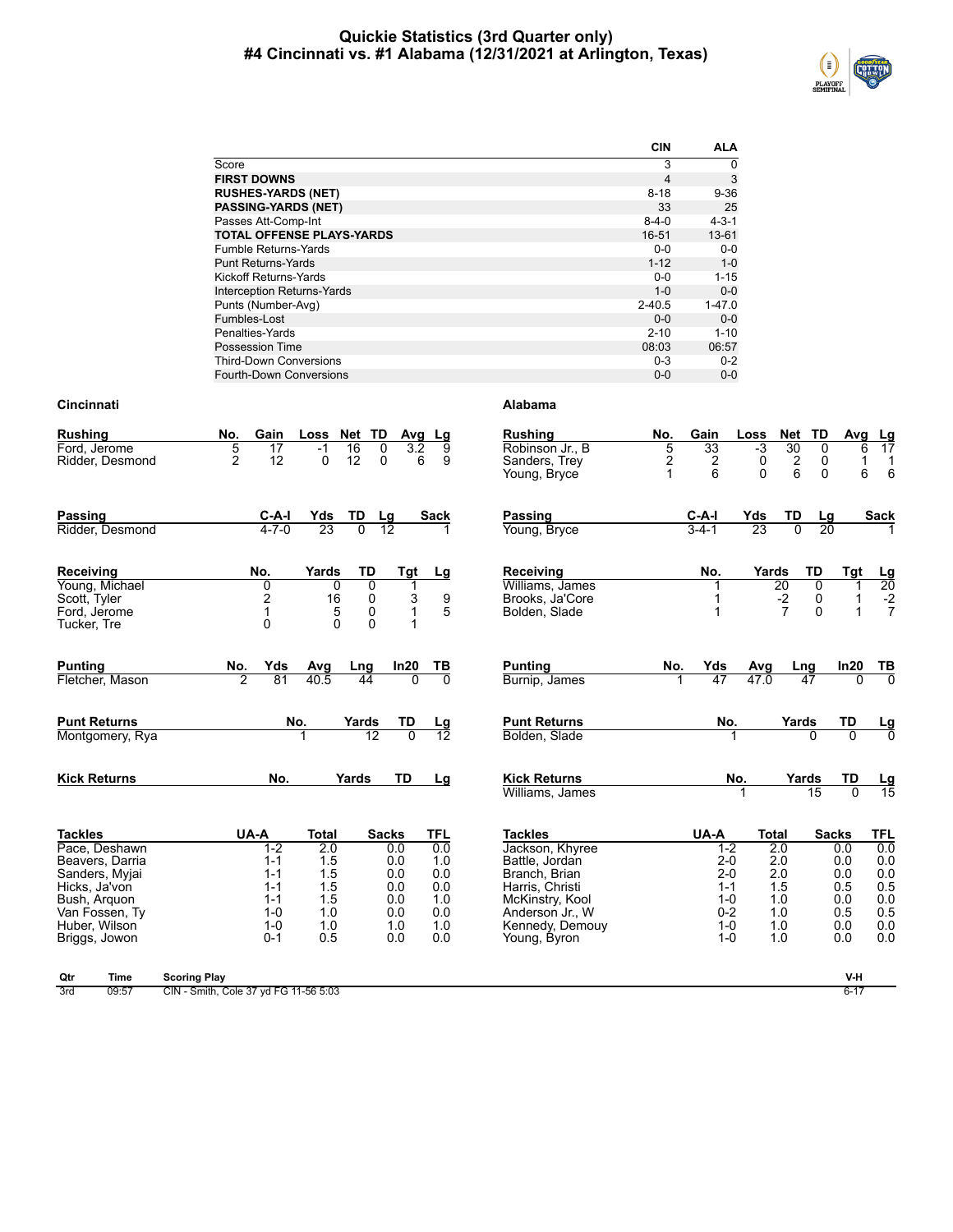## **Play-by-Play Summary (4th quarter) #4 Cincinnati vs. #1 Alabama (12/31/2021 at Arlington, Texas)**



| $1 - 10$<br>$2 - 10$<br>1-10 | CIN44<br>CIN44<br>CIN13 | Young, Bryce pass incomplete to Brooks, Ja'Core, QB hurry by Sanders, Myjai.<br>Young, Bryce pass complete to Williams, James for 17 yards to the CIN27, 1ST DOWN ALA (Pace,<br>Deshawn), PENALTY CIN personal foul (Pace, Deshawn) 14 yards to the CIN13, 1ST DOWN ALA.<br>1st and 10.<br>Robinson Jr., B rush for 9 yards to the CIN4 (Cook, Bryan). | P |
|------------------------------|-------------------------|--------------------------------------------------------------------------------------------------------------------------------------------------------------------------------------------------------------------------------------------------------------------------------------------------------------------------------------------------------|---|
| $2 - 1$                      | CIN04                   | PENALTY ALA false start (Owens, Chris) 5 yards to the CIN9.                                                                                                                                                                                                                                                                                            |   |
| $2 - 6$                      | CIN <sub>09</sub>       | Young, Bryce pass complete to Latu, Cameron for 9 yards to the CIN0, 1ST DOWN ALA,<br><b>TOUCHDOWN, clock 13:52. [13:52]</b>                                                                                                                                                                                                                           | P |
| $1 - 0$                      | CIN03                   | Reichard, Will kick attempt good.                                                                                                                                                                                                                                                                                                                      |   |

## **CINCINNATI 6, ALABAMA 24**

*Drive Summary: 9 plays, 70 yards, 4:02*

Reichard, Will kickoff 65 yards to the CIN0, touchback.

#### **CINCINNATI drive start at 13:52.**

| 1-10     |       | CIN25 Ford, Jerome rush for 6 yards to the CIN31 (McKinstry, Kool; Hellams, DeMarc).                         |   |
|----------|-------|--------------------------------------------------------------------------------------------------------------|---|
| $2 - 4$  | CIN31 | Ford, Jerome rush for 6 yards to the CIN37, 1ST DOWN CIN (Battle, Jordan).                                   | R |
| $1 - 10$ | CIN37 | Ford, Jerome rush for 6 yards to the CIN43, out-of-bounds (Hellams, DeMarc; Harris, Christi).                |   |
| $2 - 4$  | CIN43 | Ridder, Desmond pass complete to Young, Michael for 28 yards to the ALA29, 1ST DOWN CIN (Battle,<br>Jordan). | P |
| 1-10     |       | ALA29 Ford, Jerome rush for 6 yards to the ALA23 (Branch, Brian; McKinstry, Kool).                           |   |
| $2 - 4$  |       | ALA23 Ridder, Desmond pass incomplete to Tucker, Tre.                                                        |   |
| 3-4      |       | ALA23 Ridder, Desmond pass complete to Tucker, Tre for 1 yard to the ALA22 (To'oTo'o, Henry).                |   |
| 4-3      |       | ALA22 Timeout Cincinnati, clock 10:27. [10:27]                                                               |   |
| 4-3      |       | ALA22 Ridder, Desmond sacked for loss of 4 yards to the ALA26 (Branch, Brian; Anderson Jr., W).              |   |
|          |       | Drive Summary: 8 plays, 49 yards, 3:30                                                                       |   |
|          |       |                                                                                                              |   |

| ALABAMA drive start at 10:22. |  |                                                                                                      |   |  |  |  |  |  |
|-------------------------------|--|------------------------------------------------------------------------------------------------------|---|--|--|--|--|--|
|                               |  | 1-10 ALA26 Robinson Jr., B rush for 19 yards to the ALA45, 1ST DOWN ALA (Bryant, Coby).              | R |  |  |  |  |  |
|                               |  | 1-10 ALA45 Robinson Jr., B rush for 8 yards to the CIN47 (Van Fossen, Ty;Cook, Bryan).               |   |  |  |  |  |  |
|                               |  | 2-2 CIN47 Robinson Jr., B rush for 4 yards to the CIN43, 1ST DOWN ALA (Hicks, Ja'von:Brown, Marcus). | R |  |  |  |  |  |
|                               |  | 1-10 CIN43 Sanders, Trey rush for 8 yards to the CIN35 (Cook, Bryan).                                |   |  |  |  |  |  |
|                               |  | 2-2 CIN35 Sanders, Trey rush for 8 yards to the CIN27, 1ST DOWN ALA (Van Fossen, Ty; Vann, Malik).   | R |  |  |  |  |  |
|                               |  | 1-10 CIN27 Sanders. Trey rush for no gain to the CIN27 (Van Fossen, Ty).                             |   |  |  |  |  |  |
| $2 - 10$                      |  | CIN27 Sanders, Trey rush for 2 yards to the CIN25 (Beavers, Darria; Brooks, Curtis).                 |   |  |  |  |  |  |
| 3-8                           |  | CIN25 Young, Bryce pass incomplete to Baker, Javon, QB hurry by Sanders, Myjai.                      |   |  |  |  |  |  |

**4-8 CIN25 Reichard, Will field goal attempt from 43 GOOD, clock 06:20. [06:20]**

## **CINCINNATI 6, ALABAMA 27**

*Drive Summary: 9 plays, 49 yards, 4:02*

Reichard, Will kickoff 65 yards to the CIN0, touchback.

## **CINCINNATI drive start at 06:20.**

| 1-10    | CIN25 Ridder, Desmond pass complete to Tucker, Tre for 11 yards to the CIN36, 1ST DOWN CIN, out-of-bounds.            | P |
|---------|-----------------------------------------------------------------------------------------------------------------------|---|
| 1-10    | CIN36 PENALTY CIN false start (Renfro, Jake) 5 yards to the CIN31.                                                    |   |
|         | 1-15 CIN31 Ridder, Desmond pass complete to Whyle, Josh for 12 yards to the CIN43 (Wright, Daniel; Hellams, DeMarc).  |   |
| $2 - 3$ | CIN43 Ford, Jerome rush for 14 yards to the ALA43, 1ST DOWN CIN (Branch, Brian).                                      | R |
|         | 1-10 ALA43 Ridder, Desmond sacked for loss of 6 yards to the ALA49 (Mathis, Phidari).                                 |   |
|         | 2-16 ALA49 Ridder, Desmond pass complete to Ford, Jerome for no gain to the ALA49 (McKinstry, Kool; Eboigbe, Justin). |   |
|         | 3-16 ALA49 Ridder, Desmond rush for 11 yards to the ALA38.                                                            |   |
|         | 4-5 ALA38 Ridder, Desmond pass incomplete to Taylor, Leonard, QB hurry by Eboigbe, Justin.                            |   |
|         |                                                                                                                       |   |

*Drive Summary: 7 plays, 37 yards, 3:10*

#### **ALABAMA drive start at 03:10.**

1-10 ALA38 Sanders, Trey rush for 12 yards to the 50 yardline, 1ST DOWN ALA (Hicks, Ja'von). R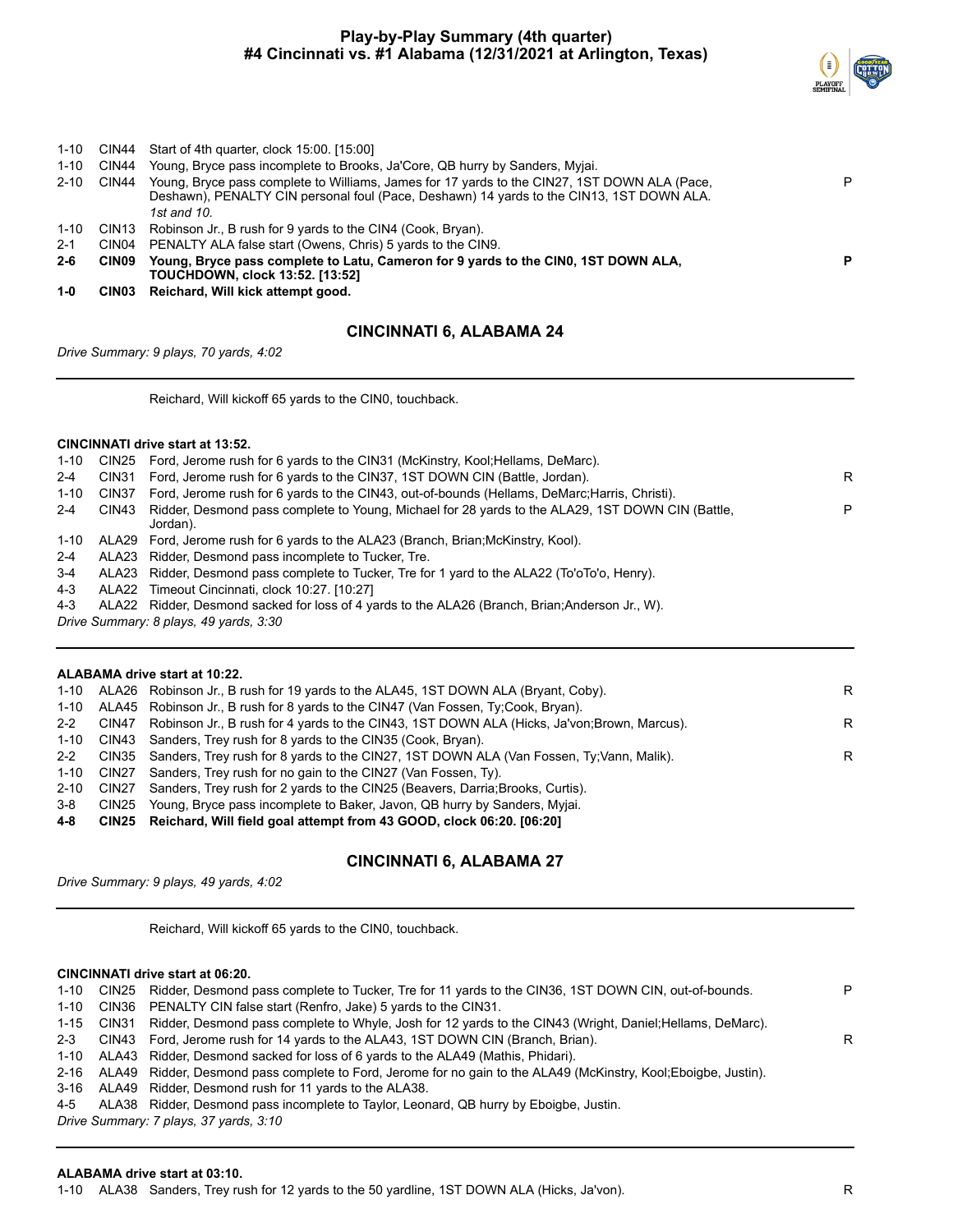1-10 ALA50 Sanders, Trey rush for 18 yards to the CIN32, 1ST DOWN ALA (Dublanko, Joel). R

1-10 CIN32 Sanders, Trey rush for 6 yards to the CIN26 (Brown, Marcus).

2-4 CIN26 Sanders, Trey rush for no gain to the CIN26 (Dublanko, Joel;Brown, Marcus).

3-4 CIN26 Sanders, Trey rush for loss of 1 yard to the CIN27 (Dublanko, Joel;Pace, Deshawn).

4-5 CIN27 End of game, clock 00:00. [00:00]

*Drive Summary: 5 plays, 35 yards, 3:10*

## **FINAL SCORE - : CINCINNATI 6, ALABAMA 27**

|                        |                    | Time 1st Downs |  | Conversions |         |         |         |                  |           |
|------------------------|--------------------|----------------|--|-------------|---------|---------|---------|------------------|-----------|
| <b>Quarter Summary</b> | Score Poss R P X T |                |  |             | 3rd     | 4th     | Rushina | Passing          | Penalties |
| Cincinnati             | 06:40 2 2 0 4      |                |  |             | $0 - 2$ | $0 - 2$ | 8-39    | 5-7-0-52         | $2 - 19$  |
| Alabama                | 08:20 5 2 1 8      |                |  |             | $1 - 3$ | 0-0     | 13-93   | $2 - 4 - 0 - 26$ | $1 - 5$   |